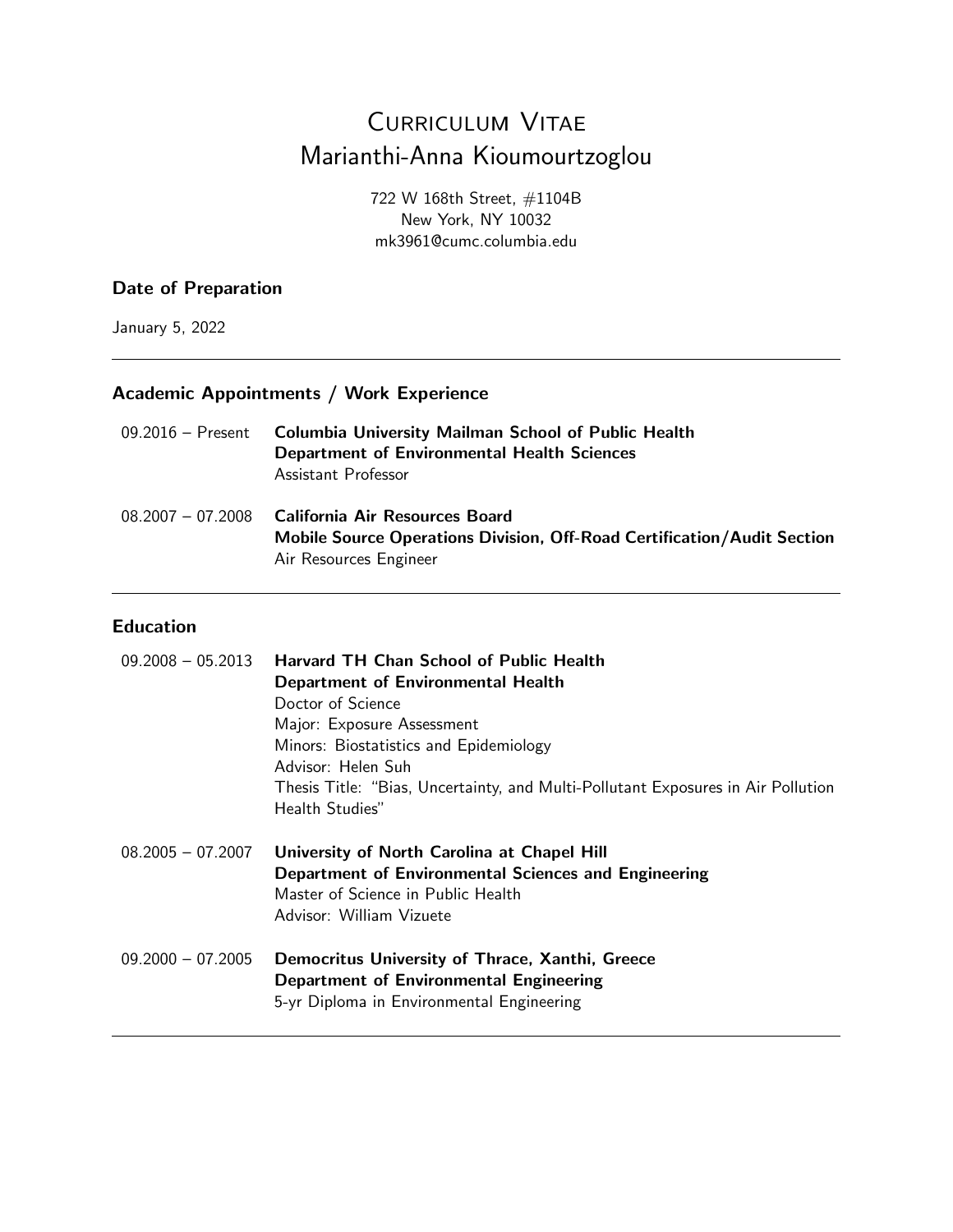# **Training**

| $06.2013 - 08.2016$ Harvard TH Chan School of Public Health |
|-------------------------------------------------------------|
| Department of Environmental Health                          |
| Post-doctoral Research Fellow                               |
| Mentor: Marc G. Weisskopf                                   |

### **Honors and Awards**

| 2021 | One of the 35 NIEHS papers of the year for 2021 (out of 3,942)<br>(publication $\#$ 67)                                         |
|------|---------------------------------------------------------------------------------------------------------------------------------|
| 2021 | May paper of the Month by NIEHS Environmental Factor<br>(publication $\#$ 67)                                                   |
| 2021 | Received special recognition as a "top-tier peer reviewer who went above and<br>beyond in 2020" for EHP                         |
| 2021 | January paper of the Month by NIEHS Environmental Factor<br>(publication $\#$ 65)                                               |
| 2019 | November paper of the Month by NIEHS Environmental Factor<br>(publication $\#$ 47)                                              |
| 2018 | Best paper of the year, American Journal of Epidemiology<br>(publication $\# 31$ )                                              |
| 2018 | Included in the 2018 list of best reviewers of the year, American Journal of<br>Epidemiology                                    |
| 2018 | August paper of the Month by NIEHS Environmental Factor<br>(publication $\# 26$ )                                               |
| 2018 | Paper included in Environmental Health Perspectives' (EHP) 2018 Journal Im-<br>pact Factor Collection<br>(publication $\# 16$ ) |
|      |                                                                                                                                 |

# **Administrative Leadership, Professional and Academic Service**

#### PROFESSIONAL SOCIETIES

2019 – Present Co-Chair, International Society for Environmental Epidemiology North American Chapter (together with Dr. Joan Casey)

#### **COMMITTEES**

2020 – Present National Academies of Science, Engineering, and Medicine's Committee to Reassess the Department of Veterans Affairs Airborne Hazards and Open Burn Pit Registry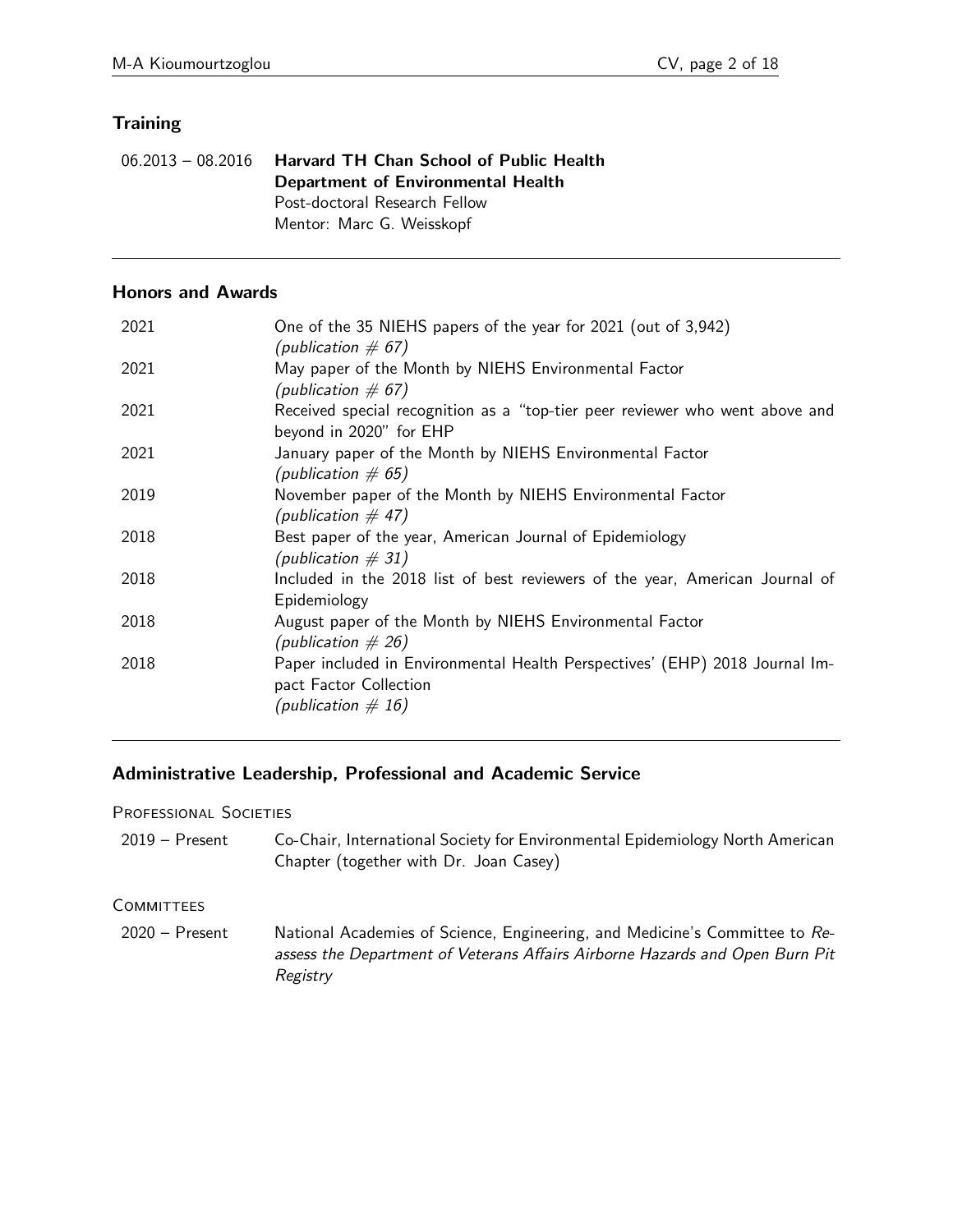### Grant Review Service

| 07.2021 | Ad-hoc reviewer for the NIH BMRD study section                                   |
|---------|----------------------------------------------------------------------------------|
| 03.2021 | Pilot Research Project Grant Reviewer for the Columbia Center for Environmen-    |
|         | tal Health in Northern Manhattan                                                 |
| 01.2021 | Pilot Research Project Grant Reviewer for the Mt. Sinai Transdisciplinary Center |
|         | on Health Effects of Early Environmental Exposures                               |
| 07.2020 | NIEHS R13 Conference Grant Proposals                                             |
| 03.2020 | NIEHS "Pregnancy as a Vulnerable Time Period for Women's Health" R01             |
|         | Special Emphasis Panel                                                           |
| 10.2018 | Pilot Research Project Grant Reviewer for the Harvard Chan-NIEHS Center for      |
|         | Environmental Health                                                             |
| 06.2018 | NIEHS ONES R01 Review Panel, RTP, NC                                             |
| 06.2018 | Pilot Research Project Grant Reviewer for the Mt. Sinai Transdisciplinary Center |
|         | on Health Effects of Early Environmental Exposures                               |

### Journal Referree

Referee **Nature, PNAS, Environmental Health Perspectives**, Epidemiology, American Journal of Epidemiology, JAMA Psychiatry, American Journal of Respiratory And Critical Care Medicine, Nature Aging, Environmental Health, Journal of Exposure Science and Environmental Epidemiology, Biometrics, Atmospheric Environment, International Journal of Environmental Research and Public Health, Environmental Pollution, BMJ open, Occupational and Environmental Medicine, Scientific Reports, Women's Health Issues, Urban Science, International Journal of Hygiene and Environmental Health, Environmental Research, Pediatrics and Perinatal Epidemiology, Environment International, Environmental Science & Technology, European Journal of Neurology, Science of the Total Environment, Journal of Alzheimer's Disease

Organizer of International Conferences

ISEE 2021 Promoting Environmental Health and Equity in a Shifting Climate (Co-organized with Drs. Andrea Baccarelli and Joan Casey)

Organizer of Symposia (National and International Conferences)

AAAS 2021 Clearing the air: the case for lowering US PM2*:*<sup>5</sup> standards (Organized with Dr. Joan Casey) ISEE 2020 Novel Methods for Studying the Epidemiology of Exposure to Mixtures: NIEHS's 2019 PRIME Program (Organized with Dr. Bonnie Joubert) ISEE 2020 From the University Door to the Congress Floor: How We Translate Science into Policy (Organized with Dr. Joan Casey) ISEE 2020 Women's Networking Event (Organized with Dr. Joan Casey) ISEE 2019 The importance of engaging in public policy in the age of anti-science (Organized with Drs. Joan Casey and Tracey Woodruff) ISEE 2018 Critical Exposure Windows, Selection Biases and Novel Methods: Methodological Complexities in Reproductive Environmental Epidemiology (Organized with Dr. Marc Weisskopf)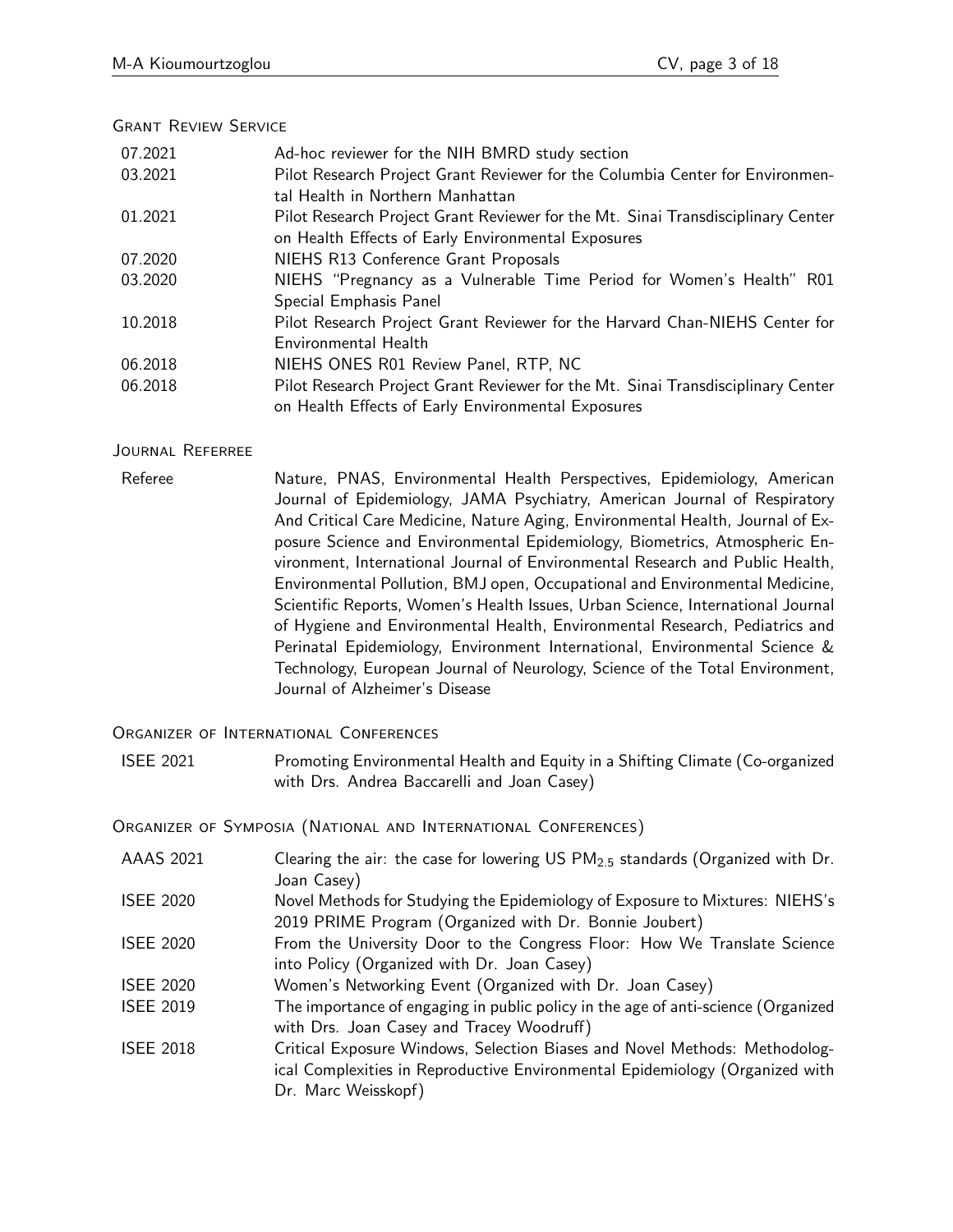| $2021 - present$ | Director, EHS PhD Program                                       |
|------------------|-----------------------------------------------------------------|
| $2021 - present$ | Member, EHS Faculty Cluster-Hire Search Committee (5 positions) |
| $2020 - 2021$    | Co-Director, EHS PhD Program                                    |
| $2019$ – present | Data Science Faculty Advisory Committee                         |
| 2019             | Member, Biostatistics Chair Search Committee                    |
| $2018 - 2021$    | School-wide Admissions Committee for Masters degrees            |
| $2018 - 2019$    | Member, EHS Faculty Search Committee (3 positions)              |
|                  |                                                                 |

Departmental and University Committees

# **Professional Organizations, Societies, and Affiliated Membership**

Memberships and Positions

| $2019 -$ Present | Co-Chair, International Society for Environmental Epidemiology North American |
|------------------|-------------------------------------------------------------------------------|
|                  | Chapter (together with Dr. Joan Casey)                                        |
| $2018 -$ Present | Member, Columbia University Data Science Institute (DSI)                      |
| $2017 -$ Present | Member, Columbia NIEHS Center for Environmental Health in Northern Man-       |
|                  | hattan                                                                        |
| $2011 -$ Present | Member, International Society for Environmental Epidemiology (ISEE)           |

## **Fellowship and Grant Support**

Active Research Funding, Principal Investigator

| $08.2020 - 05.2025$ | NIEHS R01 ES029943 (Kioumourtzoglou, Weisskopf)<br>Air Pollution and Pregnancy Loss<br>Role: MPI, Contact PI                                                                            |
|---------------------|-----------------------------------------------------------------------------------------------------------------------------------------------------------------------------------------|
| $03.2020 - 12.2024$ | NIEHS R01 ES030616 (Kioumourtzoglou, Dominici)<br>Integrating Air Pollution Prediction Models: Uncertainty Quantification and<br>Propagation in Health Studies<br>Role: MPI, Contact PI |
| $01.2018 - 12.2021$ | NIEHS R01 ES028805 (Kioumourtzoglou)<br>Principal Component Pursuit to Assess Exposure to Environmental Mixtures in<br>Epidemiologic Studies                                            |

Active Research Funding, Co-Investigator

Role: PI

09.2021 – 05.2026 NIEHS R01 ES032296 (Margolis) Prenatal Environmental Mixtures, Cognitive Control and Reward Processes, And Risk for Psychiatric Problems in Adolescence Role: Co-I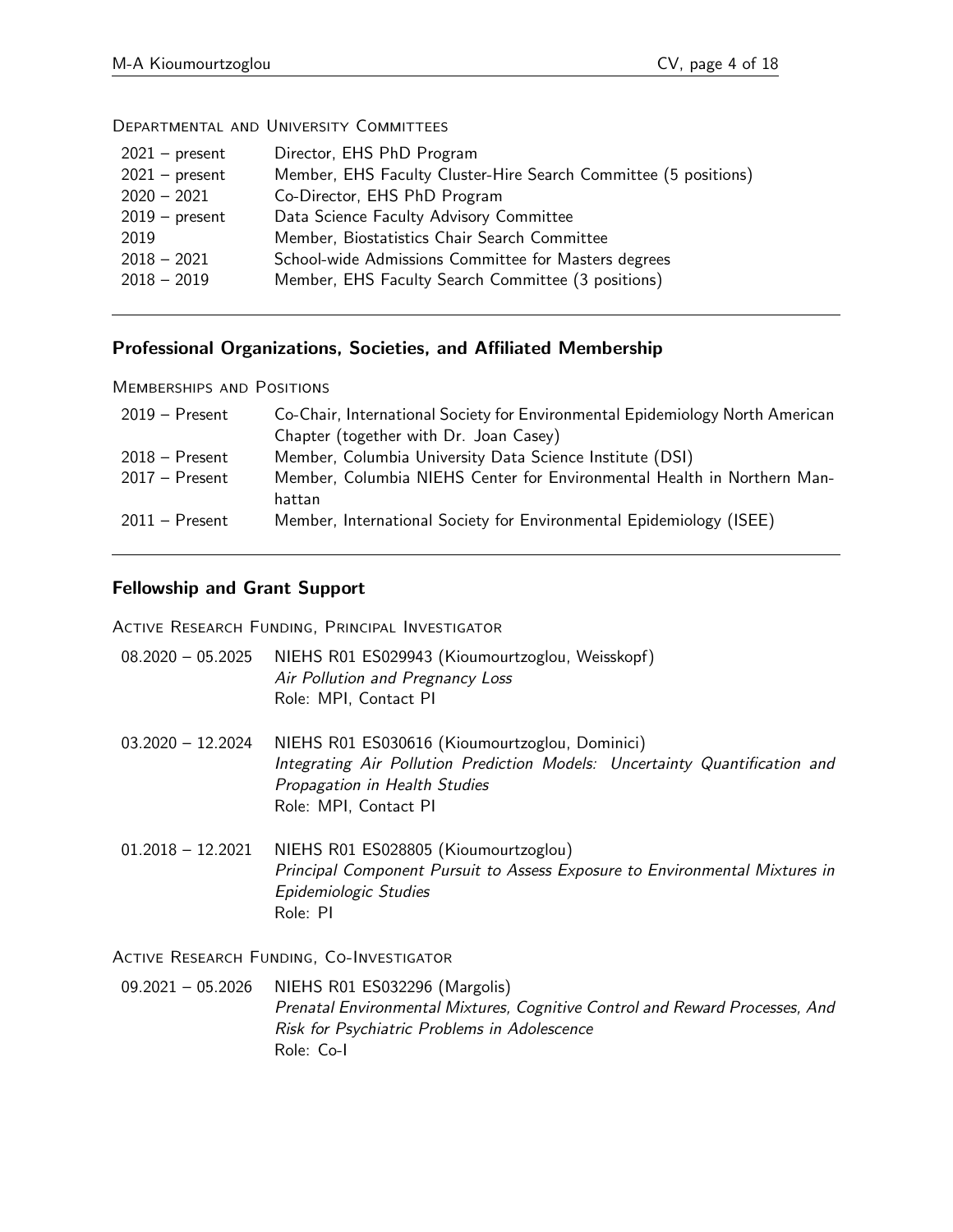07.2021 – 06.2026 NIEHS R01 ES033190 (Ananth) Ambient Air Pollution, Weather, and Placental Abruption (APWA) Role: Co-I

07.2021 - 06.2029 NIEHS R35 ES031688 (Baccarelli) Extracellular vesicles in Environmental Epidemiology Studies of Aging Role: Co-I

- 04.2021 03.2026 NIA RF1 AG071024 (Casey) Short and long-term consequences of wildfires for Alzheimer's disease and related dementias Role: Co-I
- 08.2020 05.2025 NASA 80NSSC21K0509 (Fiore) Investigating Spatiotemporal Patterns at the Nexus of Air Pollution, Climate and Public Health over the Northeast USA Role: Co-I
- 04.2020 01.2025 NIA R01 AG066793 (Zanobetti) National Cohort Studies of Alzheimer's Disease, Related Dementias and Air Pollution Role: Co-I (Subcontract PI)
- 08.2020 04.2024 NIDDK R01 DK123285 (Gamble) Metabolomic and Neutrigenetic Effects of Folic Acid Supplementation and Unmetabolized Folic Acid Role: Co-I
- 09.2020 08.2023 NIEHS R01 ES030945 (Gamble) Interdisciplinary Approaches for Understanding the Metabolic Effects of Arsenic and Manganese Role: Co-I
- 09.2018 08.2023 NIEHS R01 ES029974 (Parvez) Effect of Early-Life Exposure to Metal Mixtures on Lung Function and Mitochondrial DNA in Children Role: Co-I
- 07.2019 06.2021 NIEHS R21 ES030093 (Hilpert, Boehme) Crowd-Sourced Traffic Data: Predicting Air Pollution and Ischemic Stroke Role: Co-I
- 07.2019 06.2022 AHA 19TPA34830085 (Zhang) Urban Exposome and Cardiovascular Health in the CARDIA Longitudinal Study Role: Co-I (Subcontract PI)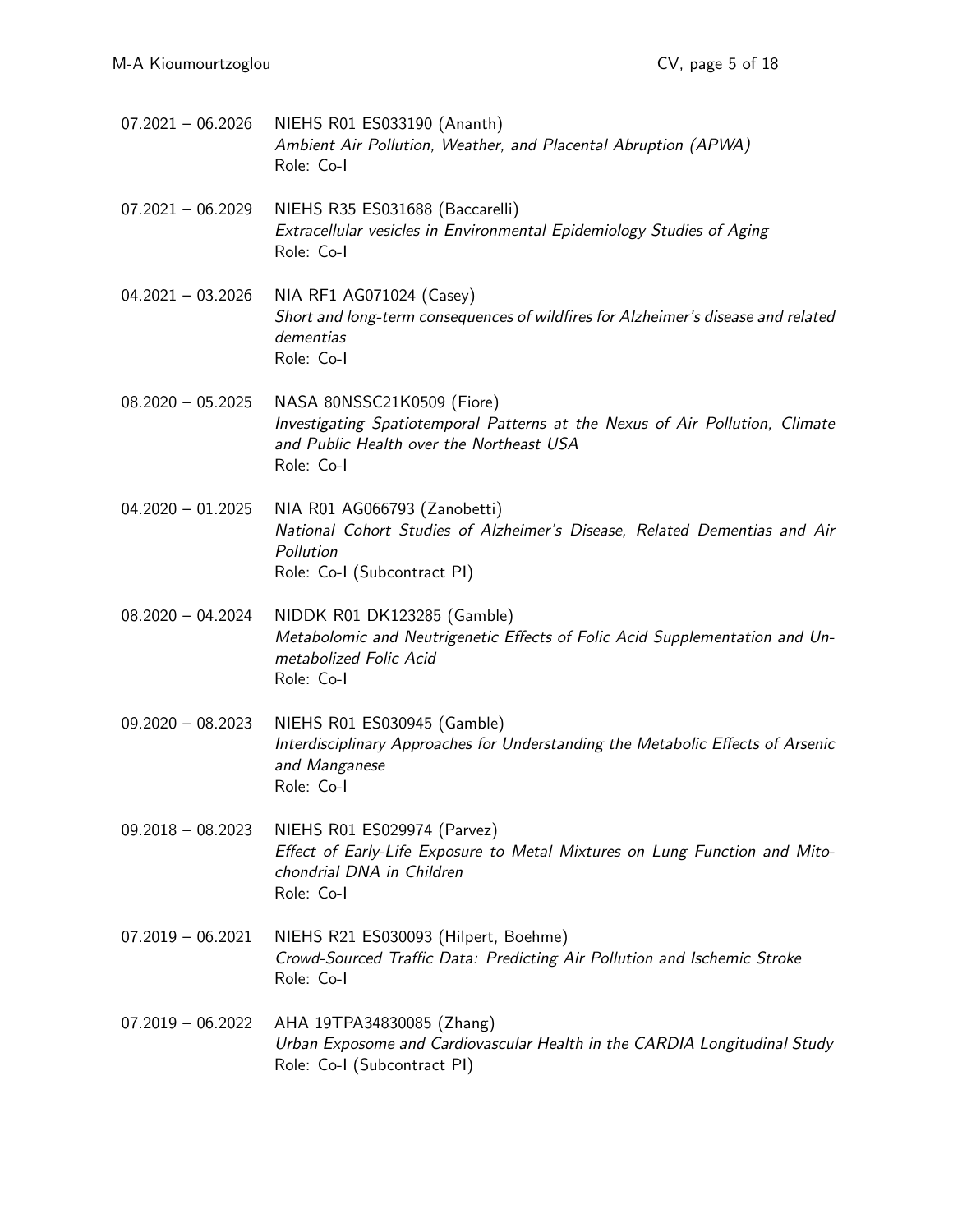02.2020 – 10.2025 NIEHS R01 ES089971 (Re) Brain-derived extracellular vesicles as a novel source of biomarkers for disease progression and environmental exposure in ALS Role: Co-I

02.2020 – 11.2024 NIEHS R24 ES029489 (Herbstman, Perera) To Maintain and Enrich Resource Infrastructure for Existing Environmental Epidemiology Cohorts Role: Co-I

Past Support, Principal Investigator

- 04.2018 03.2021 NIEHS R21 ES028472 (Kioumourtzoglou) Air Pollution Exposure and Risk of Amyotrophic Lateral Sclerosis (ALS) Role: PI
- 12.2016 11.2017 Calderone Research Prize Award for Junior Faculty (Kioumourtzoglou) A New Method to Assess Multi-pollutant Exposures in Environmental Epidemiologic Studies Role: PI
- 09.2011 05.2013 EPA STAR Graduate Fellowship (Kioumourtzoglou) Effect of Exposure Measurement Error in Air Pollution Studies: Two Case Studies Role: PI

PAST SUPPORT, CO-INVESTIGATOR

- 01.2019 12.2020 Columbia University Data Science Institute (Ruggeri) Nudging NY: Using Data Science to Increase Healthcare Access in Underserved **Communities** Role: Co-I
- 09.2018 09.2020 CDC-ATSDR R01 TS000285 (Re, Schneider) Novel Extracellular Vesicle and Molecular Biomarkers of Environmental Exposure and Disease Progression in ALS Role: Co-I
- 09.2016 06.2020 HEI 4953 (Dominici, Zanobetti) Assessing Adverse Health Effects of Long-Term Exposure to Low Levels of Ambient Pollution Role: Co-I (Subcontract PI)
- 09.2018 02.2020 NIEHS R01 ES024332-S1 (Zanobetti) Cardiovascular Health and Air Pollution: A National Study Role: Co-I (Subcontract PI)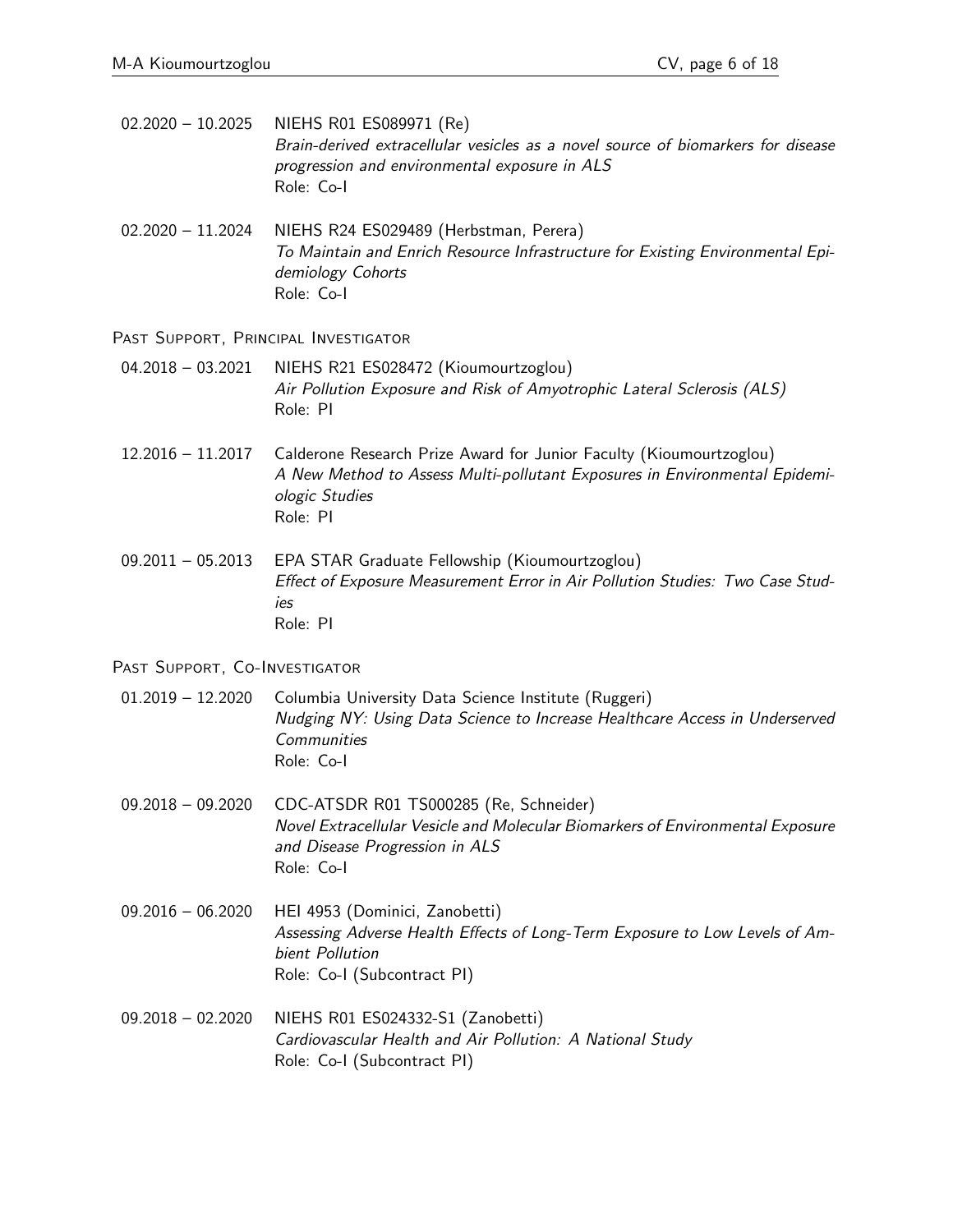| $12.2017 - 06.2020$ | NIMHD R21 MD012451 (Boehme)<br>Racial Disparities, Influenza-Like Illness and the Association between Short-term<br><b>Exposure to Ambient Air Pollution and Cardiovascular Outcomes</b><br>Role: Co-I |
|---------------------|--------------------------------------------------------------------------------------------------------------------------------------------------------------------------------------------------------|
| 09.2017-03.2018     | NIEHS P30 ES009089-S2 (Baccarelli)<br>Hourly Temperature Dynamics from Satellites and Risk of Cardiovascular Events<br>Role: Supplement Project Lead                                                   |

# **Teaching Experience**

#### **INSTRUCTOR**

| Spring 2018                                                                                  | Spring 2019 - 2021 Advanced Analytic Methods in Environmental Health Sciences<br>Journal Club in Environmental Health                                                                                                                     |
|----------------------------------------------------------------------------------------------|-------------------------------------------------------------------------------------------------------------------------------------------------------------------------------------------------------------------------------------------|
| <b>DSI CAPSTONE FACULTY MENTOR</b>                                                           |                                                                                                                                                                                                                                           |
| <b>Fall 2020</b><br>Fall 2019                                                                | Data Science Capstone & Ethics, Co-mentor: Dr. Vondrick<br>Data Science Capstone & Ethics, Co-mentor: Dr. Paisley                                                                                                                         |
| <b>GUEST LECTURES, COLUMBIA UNIVERSITY</b>                                                   |                                                                                                                                                                                                                                           |
| Spring 2020 – 2021<br>Spring $2017 - 2021$<br>Fall 2019 - 2020<br>Spring 2017<br>Spring 2017 | Introduction to Data Science for Environmental Health<br>Environmental Determinants of Human Health II<br>Environment, Health, and Justice<br>Journal Club in Environmental Health Sciences<br>Journal Club in Molecular Epidemiology     |
| <b>GUEST LECTURES, HARVARD UNIVERSITY</b>                                                    |                                                                                                                                                                                                                                           |
| <b>Fall 2021</b><br>Spring $2015 - 2021$<br>Summer 2015 - 2020<br>Spring 2016                | SBS360 - Maternal and Child Health Seminar<br>ID 215 - Environmental & Occupational Epidemiology<br>ID 215 - Environmental & Occupational Epidemiology<br>EH 269 – Exposure Assessment for Environmental & Occupational Epidemi-<br>ology |

#### Workshop Development and Participation

| Summer 2018 - 2021 SHARP Training @ Columbia's Mailman School |
|---------------------------------------------------------------|
| Two-day Environmental Mixtures Workshop                       |
| Role: Director and Instructor                                 |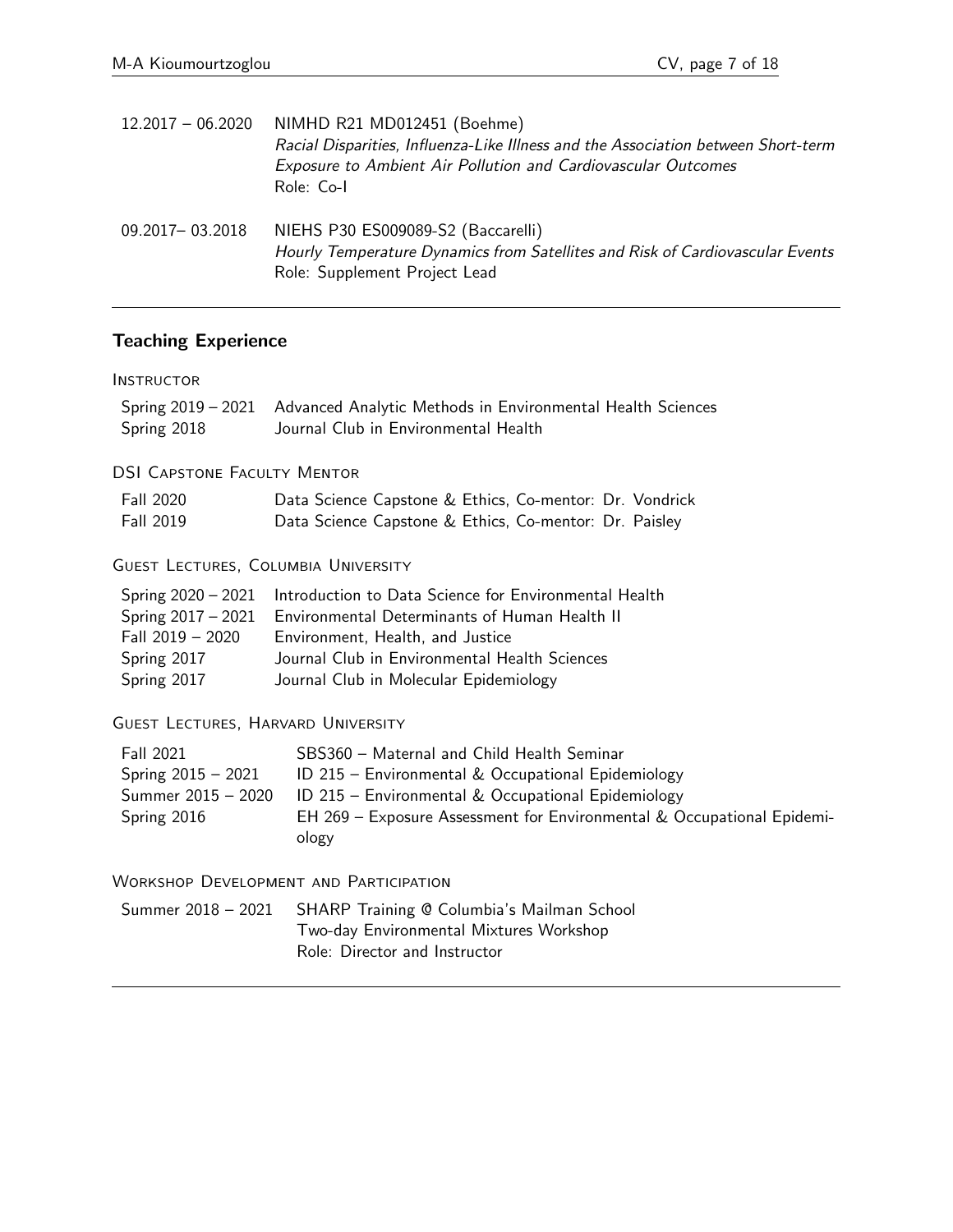# **Advising and Mentorship**

POST-DOCTORAL RESEARCH SCIENTISTS

| $2021 -$ Present | Jaime Benavides |
|------------------|-----------------|
| $2020 -$ Present | Robbie M Parks  |
| $2020 -$ Present | Yanelli Núñez   |

Doctoral Advisees

| 2026 (Expected) | Sabah Usmani                                           |
|-----------------|--------------------------------------------------------|
| 2025 (Expected) | Tanya Butt, co-mentored with Dr. Re                    |
| 2025 (Expected) | Vivian Do, co-mentored with Dr. Casey                  |
| 2024 (Expected) | Mengyuan (Maggie) Li, co-mentored with Dr. Navas-Acien |
| 2023 (Expected) | Jenni Shearston, co-mentored with Dr. Hilpert          |
| 2022 (Expected) | Sebastian Rowland                                      |
| 2021            | Elizabeth Gibson, co-mentored with Dr. Herbstman       |
|                 | (currently Post-doc at HSPH Biostatistics)             |
| 2020            | Yanelli Núñez, co-mentored with Dr. Re                 |
|                 | (currently Post-doc with me)                           |
| 2020            | Mike He (currently Post-doc at Mt. Sinai)              |

### Doctoral Committee Member

| $2019 - 2021$    | Vrinda Kalia        |
|------------------|---------------------|
| $2019 -$ Present | Stephen Lewandowski |
| $2018 - 2021$    | Nicole Comfort      |
| $2018 - 2020$    | Sarah Kramer        |

MPH/MS Students, Thesis supervisor

| 2021 | Rachel Tao     |
|------|----------------|
| 2019 | Lyuou Zhang    |
| 2019 | Erin Kawazu    |
| 2019 | Vivian Do      |
| 2019 | Sydney Wolchok |
| 2018 | Unnati Mehta   |
| 2018 | Jessica Singh  |
|      |                |

## **Publications**

Underlined are current or former students and post-doctoral fellows.

Original, Peer-Reviewed Articles

89. Li M, Hilpert M, Goldsmith J, Brooks JL, Shearston JA, Chillrud SN, Ali T, Umans JG, Best LG, Yracheta J, van Donkelaar A, Martin RV, Navas-Acien A, Kioumourtzoglou M-A, "Air pollution in American Indian vs. Non-American Indian communities, 2000–2018", AJPH, In Press, 2021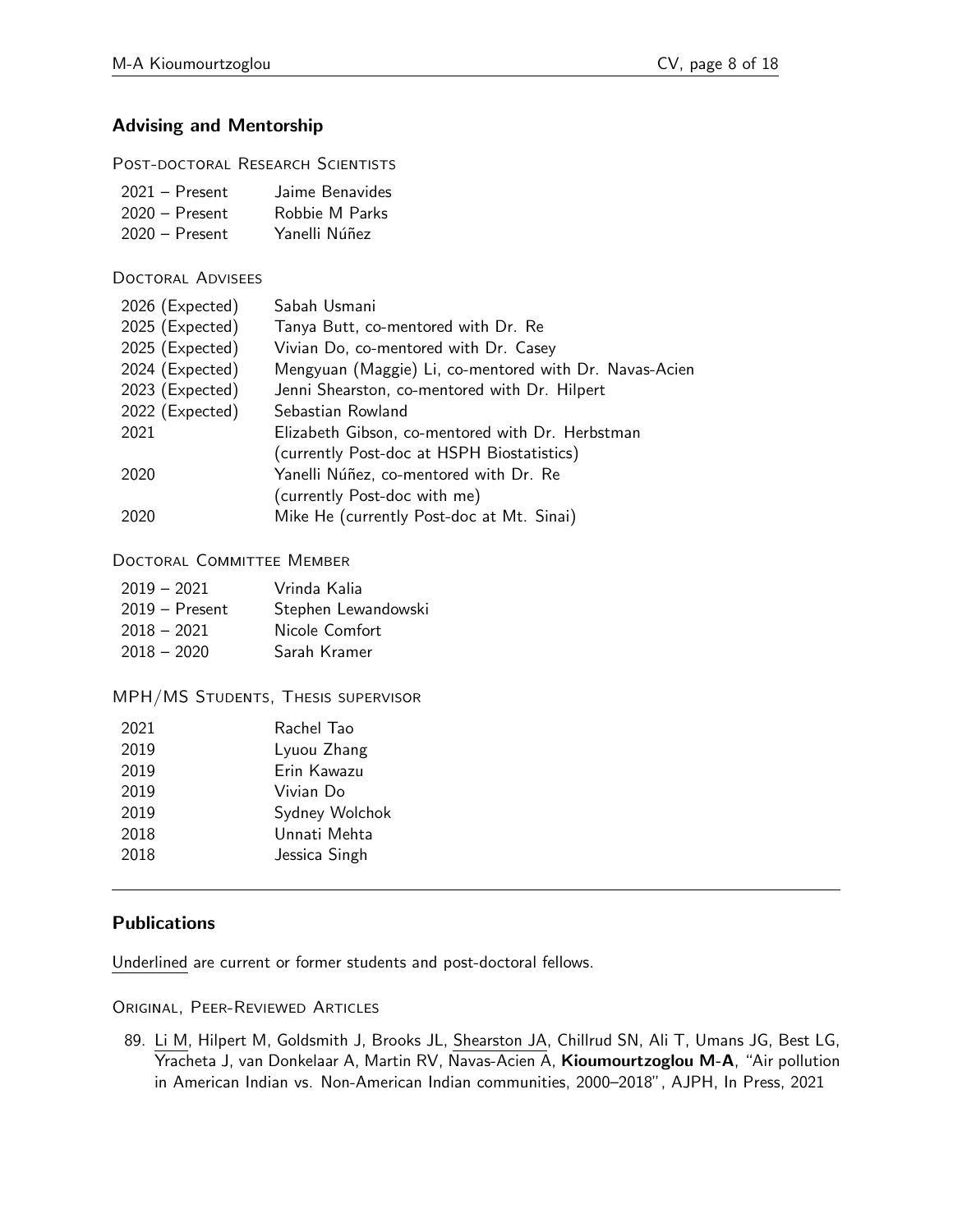- 88. Nethery RC, Katz-Christy N, Kioumourtzoglou M-A, Parks RM, Schumacher A, Anderson GB, "Integrated causal-predictive machine learning models for tropical cyclone epidemiology", Biostatistics, In Press, 2021
- 87. Upson K, Shearston JA, Kioumourtzoglou M-A, "Menstrual products as a source of environmental chemical exposure: A review from the epidemiologic perspective", Current Environmental Health Reports, In Press, 2021
- 86. Upson K, Shearston JA, Kioumourtzoglou M-A, "An epidemiologic review of menstrual blood loss as an excretion route for per- and polyfluoroalkyl substances", Current Environmental Health Reports, In Press, 2021
- 85. Zhang L<sup>†</sup>, He MZ<sup>†</sup>, Gibson EA, Perera F, Lovasi GS, Clougherty JE, Carrión D, Burke K, Fry D, Kioumourtzoglou M-A, "Evaluating the impact of the Clean Heat Program on air pollution levels in New York City", Environmental Health Perspectives, In Press, 2021 <sup>†</sup>The authors contributed equally
- 84. Rowland ST, Chillrud LG, Boehme AK, Wilson A, Rush J, Just AC, Kioumourtzoglou M-A, "Can Weather Help Explain 'Why Now?': The Potential Role of Hourly Temperature as a Stroke Trigger", Environmental Research, In Press, 2021
- 83. Kupsco A, Wu H, Calafat AM, Kioumourtzoglou M-A, Cantoral A, Tamayo-Ortiz M, Pantic I, Pizano-Zárate ML, Oken E, Braun JM, Deierlein AL, Wright RO, Téllez-Rojo MM, Baccarelli AA, Just AC, "Prenatal Maternal Phthalate Exposures and Trajectories of Childhood Adiposity from Four to Twelve Years", Environmental Research, 24 PartB:112111, 2022
- 82. Thomas EG, Braun D, Kioumourtzoglou M-A, Trippa L, Wasfy JH, Dominici F, "A Bayesian multi-outcome analysis of fine particulate matter and cardiorespiratory hospitalizations", Epidemiology, In Press, 2021
- 81. He MZ, Do V, Liu S, Kinney PL, Fiore A, Jin X, DeFelice N, Bi J, Liu Y, Insaf T, Kioumourtzoglou M-A, "Short-term PM2*:*<sup>5</sup> and cardiovascular admissions in NY State: assessing sensitivity to exposure model choice", Environmental Health, 20 93, 2021
- 80. Yim G, Roberts A, Ascherio A, Wypij D, Kioumourtzoglou M-A, Weisskopf MG, "Association Between Periconceptional Weight of Maternal Grandmothers and Attention-Deficit/Hyperactivity Disorder in Grandchildren", JAMA Netw Open, 2021;4(7):e2118824
- 79. Yu Z, Peters S, van Boxmeer L, Downward G, Hoek G, Kioumourtzoglou M-A, Weisskopf MG, Hansen J, van den Berg L, Vermeulen R, "Long-term exposure to ultrafine particles and particulate matter constituents and amyotrophic lateral sclerosis", Environmental Health Perspectives, 129(9):097702, 2021
- 78. Nunez Y, Boehme AK, Li M, Goldsmith J, Weisskopf MG, Re DB, Navas-Acien A, van Donkelaar A, Martin RV, Kioumourtzoglou M-A, "Parkinson's Disease Aggravation in Association with Fine Particle Components in New York State", Environmental Research, 201:111554, 2021
- 77. Carrión D, Arfer KB, Rush J, Dorman M, Rowland ST, Kioumourtzoglou M-A, Kloog I, Just AC, "A 1-km hourly air-temperature model for 13 northeastern U.S. states using remotely sensed and ground-based measurements", Environmental Research, 200:111477, 2021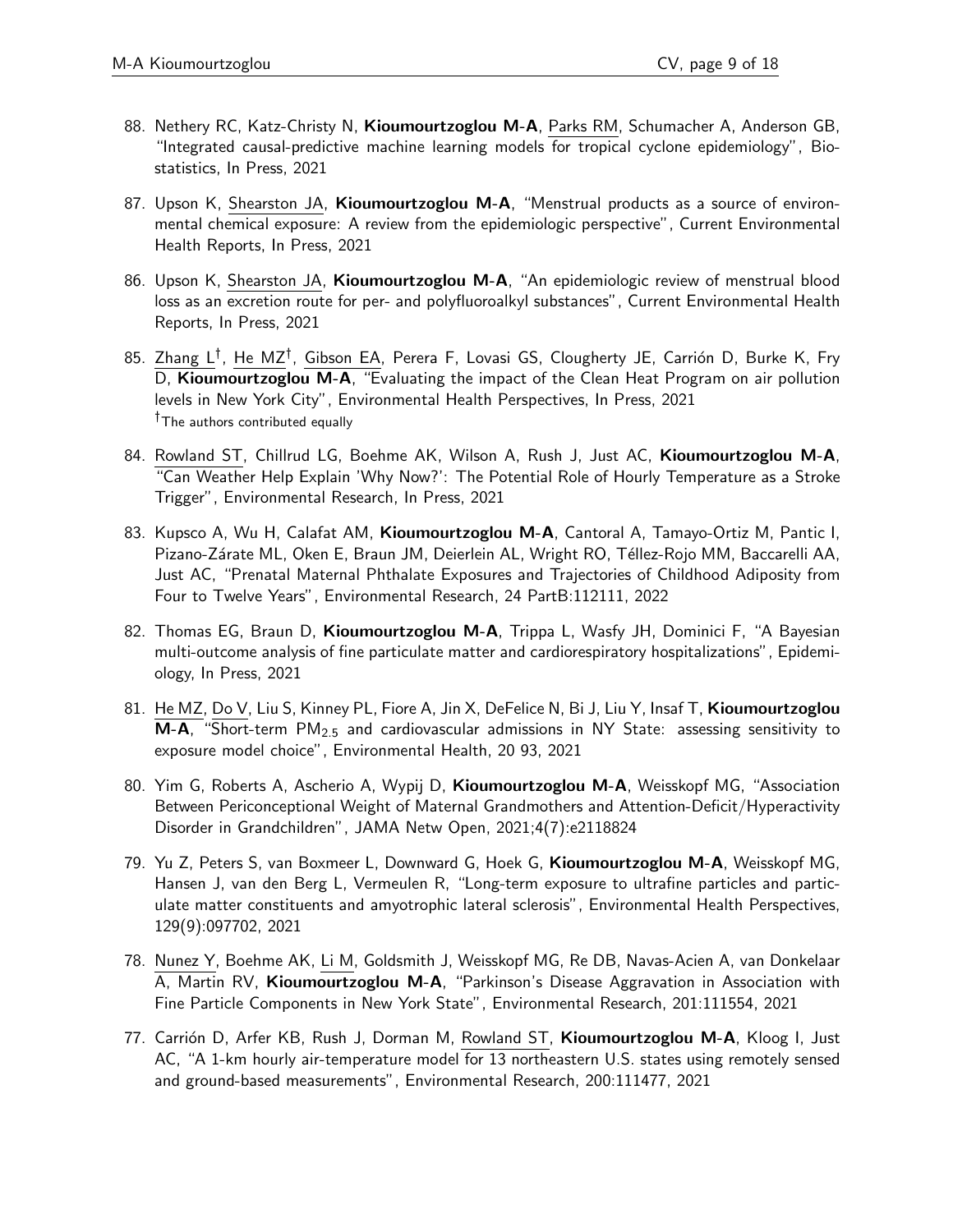- 76. Jimenez MP, Shoaff J, Kioumourtzoglou M-A, Korrick S, Rifas-Shiman SL, Hivert M-F, Oken E, James P, "Early Life Exposure to Green Space and Mid-childhood Cognition in the Project Viva Cohort (Massachusetts, USA)", American Journal of Epidemiology, In Press, 2021
- 75. Daniel S, Kloog I, Factor-Litvak P, Levy A, Lunenfeld E, Kioumourtzoglou M-A, "Risk for preeclampsia following exposure to PM2*:*<sup>5</sup> during pregnancy ", Environment International, 156:106636, 2021
- 74. Rowland ST, Parks RM, Boehme AK, Goldsmith J, Rush J, Just AC, Kioumourtzoglou M-A, "The Association Between Ambient Temperature Variability and Myocardial Infarction in a New York-State-Based Case-Crossover Study: an Examination of Different Variability Metrics", Environmental Research, 197:111207, 2021
- 73. Elser H, Morello-Frosch R, Jacobson A, Pressman A, Kioumourtzoglou M-A, Reimer R, Casey JA, "Air pollution, methane super-emitters, and oil and gas wells in Northern California: the relationship with migraine headache prevalence and exacerbation", Environmental Health, 20 45, 2021
- 72. Yim G, Roberts A, Wypij D, Kioumourtzoglou M-A, Weisskopf MG. "Grandmothers' endocrine disruption during pregnancy, low birth weight, and preterm birth in third generation". International Journal of Epidemiology, dyab065, 2021.
- 71. Leung M, Kioumourtzoglou M-A, Raz R, Weisskopf MG, "Bias due to selection on live births in studies of environmental exposures during pregnancy: A simulation study", Environmental Health Perspectives, 129(4):047001, 2021
- 70. Daouda M, Henneman L, Kioumourtzoglou M-A, Gemmil A, Zigler C, Casey JA, "Association between county-level coal-fired power plant pollution and racial disparities in preterm births from 2000 to 2018", Environmental Research Letters, 16 034055, 2021
- 69. Nunez Y, Boehme AK, Weisskopf MG, Re DB, Navas-Acien A, van Donkelaar A, Martin RV, Kioumourtzoglou M-A, "Fine Particle Exposure and Clinical Aggravation in Neurodegenerative Diseases in New York State", Environmental Health Perspectives, 129(2):027003, 2021
- 68. Goin DE, Casey JA, Kioumourtzoglou M-A, Cushing LJ, Morello-Frosch R, "Environmental hazards, social inequality, and fetal loss: Implications of live-birth bias for estimation of disparities in birth outcomes", Environmental Epidemiology, 5(2):e131, 2021
- 67. Parks RM, Anderson GB, Nethery RC, Navas-Acien A, Dominici F, Kioumourtzoglou M-A, "Tropical cyclone exposure is associated with increased hospitalization rates in older adults", Nature Communications 12, 1545, 2021 \*Selected as paper of the month by NIEHS's Environmental Factor
- 66. Casey JA, Kioumourtzoglou M-A, Elser H, Walker D, Taylor S, Adams S, Aguilera R, Benmarhnia T, Catalano R, "Wildfire particulate matter in Shasta County, California and respiratory and circulatory disease-related emergency department visits and mortality, 2013–2018", Environmental Epidemiology, 5(1):e124, 2021
- 65. Wu H, Kioumourtzoglou M-A, Just AC, Kloog I, Sanders A, Svensson K, McRae N, Tamayo-Ortiz M, Solano-González M, Wright RO, Téllez-Rojo M, Baccarelli AA, "Association of ambient PM2*:*<sup>5</sup> exposure with maternal bone strength in pregnant women from Mexico City: a longitudinal cohort study", Lancet Planetary Health, 4(11):e530-e537, 2020 \*Selected as paper of the month by NIEHS's Environmental Factor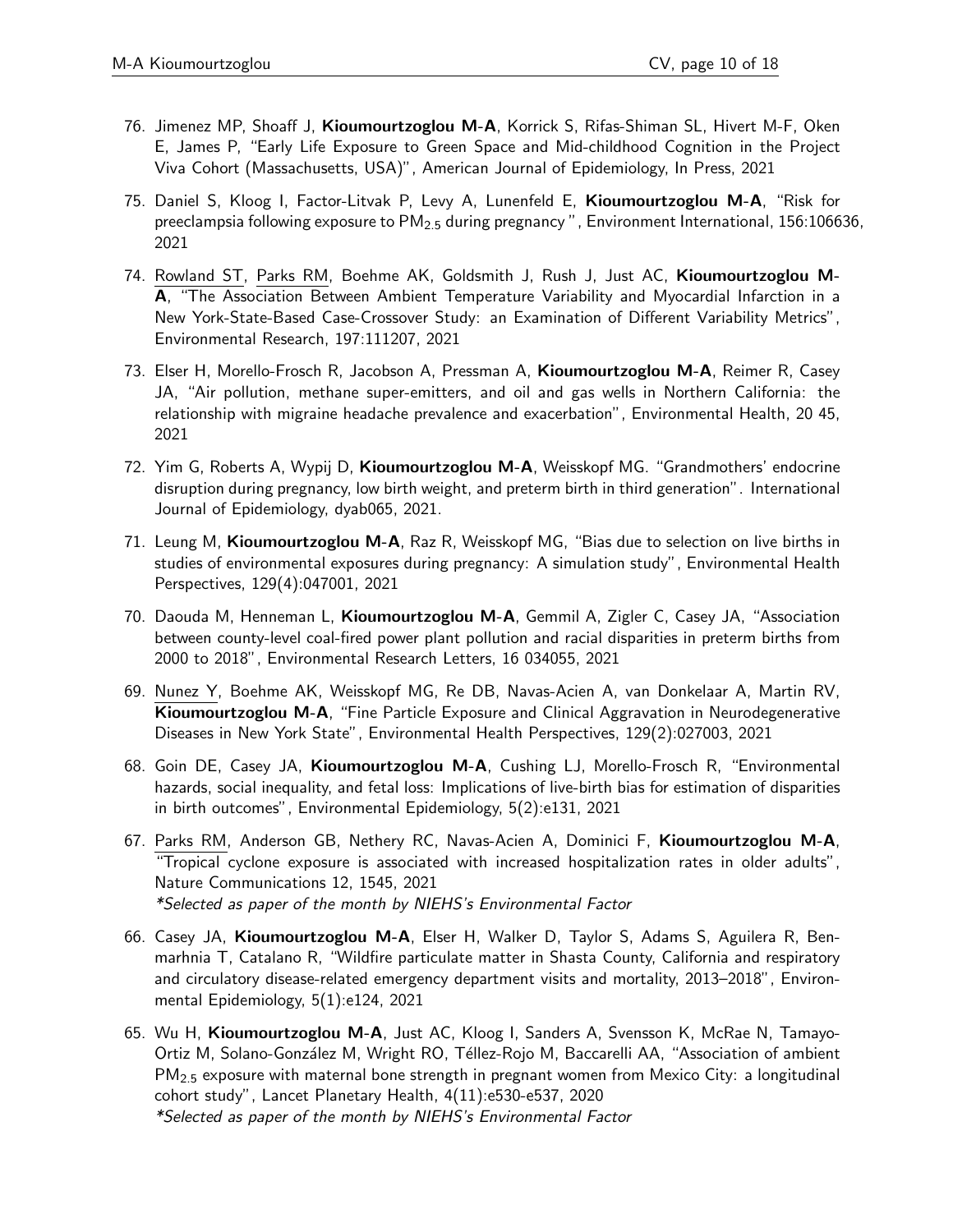- 64. Nunez Y<sup>†</sup>, Gibson EA<sup>†</sup>, Tanner EM, Gennings C, Coull BA, Goldsmith J, **Kioumourtzoglou M-A**, "Reflection on Modern Methods: Good practices for applied statistical learning in epidemiology", International Journal of Epidemiology, 50(2):685-693, 2020 <sup>†</sup>The authors contributed equally
- 63. Neophytou AM, Kioumourtzoglou M-A, Goin DE, Darwin KC, Casey JA, "Educational Notes: Addressing Special Cases of Bias that Frequently Occur in Perinatal Epidemiology", International Journal of Epidemiology, 50(1):337-345, 2020
- 62. Kupsco A, Wu HH, Calafat A, Kioumourtzoglou M-A, Tamayo-Ortiz M, Pantic I, Cantoral A, Tolentino M, Oken E, Braun J, Deierlein A, Wright RO, Téllez-Rojo MM, Baccarelli A, Just AC, "Prenatal Maternal Phthalate Exposures and Child Lipid and Adipokine Levels at Age Six: A Study from the PROGRESS Cohort of Mexico City", Environmental Research, 192:110341, 2020
- 61. Shi L† , Wu X† , Danesh Yazdi M, Braun D, Abu Awad Y, Wei Y, Liu P, Di Q, Wang Y, Schwartz J, Dominici F, Kioumourtzoglou M-A<sup>‡</sup>, Zanobetti A<sup>‡</sup>, "Long-term Effects of Fine Particulate Matter on Neurological Disorders in the US Medicare Population: A Nationwide Analysis", 4:e557–65, The Lancet Planetary Health, 2020

<sup>†</sup>The first authors contributed equally;  $\frac{1}{4}$ The senior authors contributed equally

- 60. Ran J, Kioumourtzoglou M-A, Sun S, Han L, Zhao S, Zhu W, Li J, Tian L, "Source-specific Volatile Organic Compounds and Emergency Hospital Admissions for Cardiorespiratory Diseases", International Journal of Environmental Research and Public Health, 17(17):6210, 2020
- 59. Dolcini J, Kioumourtzoglou M-A, Cayir A, Sanchez-Guera M, Brennan KJ, Dereix AE, Coull BA, Spiro A, Vokonas P, Schwartz J, Baccarelli AA, "Age and Mitochondrial DNA Copy Number Influence the Association Between Outdoor Temperature and Cognitive Function: Insights from the VA Normative Aging Study", Environmental Epidemiology, 4(4):e0108, 2020
- 58. deSouza P, Braun D, Parks RM, Schwartz J, Dominici F, Kioumourtzoglou M-A, "Nationwide study of short-term exposure to fine particulate matter and cardiovascular hospitalizations among Medicaid enrollees", 32(1):6-13, Epidemiology, 2021
- 57. Rowland ST, Boehme AK, Rush J, Just AC, Kioumourtzoglou M-A, "Can Ultra Short-Term Changes in Ambient Temperature Trigger Myocardial Infarction?", Environment International, 143:105910, 2020
- 56. McGee G, Kioumourtzoglou M-A, Weisskopf MG, Haneuse S, Coull BA, "On the Interplay Between Exposure Misclassification and Informative Cluster Size", Journal of the Royal Statistical Society, 69, Part 5, 1209-1226, 2020
- 55. Wu X<sup>†</sup>, Braun D<sup>†</sup>, Schwartz J,**Kioumourtzoglou M-A**, Dominici F, "Evaluating the Impact of Long-term Exposure to Fine Particulate Matter on Mortality Among the Elderly", Science Advances, 6(29):eaba5692, 2020 <sup>†</sup>The authors contributed equally
- 54. McGee G, Perkins NJ, Mumford SL, Kioumourtzoglou M-A, Weisskopf MG, Schildcrout JS, Coull BA, Schisterman EF, Haneuse S, "Methodological Issues in Population-Based Studies of Multigenerational Associations", American Journal of Epidemiology. 189(12):1600-1609, 2020
- 53. Huang Y, Kioumourtzoglou M-A, Mittleman MA, Ross Z, Williams MA, Friedman AM, Schwartz J, Wapner RJ, Ananth CV, "Air Pollution and Risk of Placental Abruption: A Study of Births in New York City, 2008–2014", American Journal of Epidemiology, In Press, 2020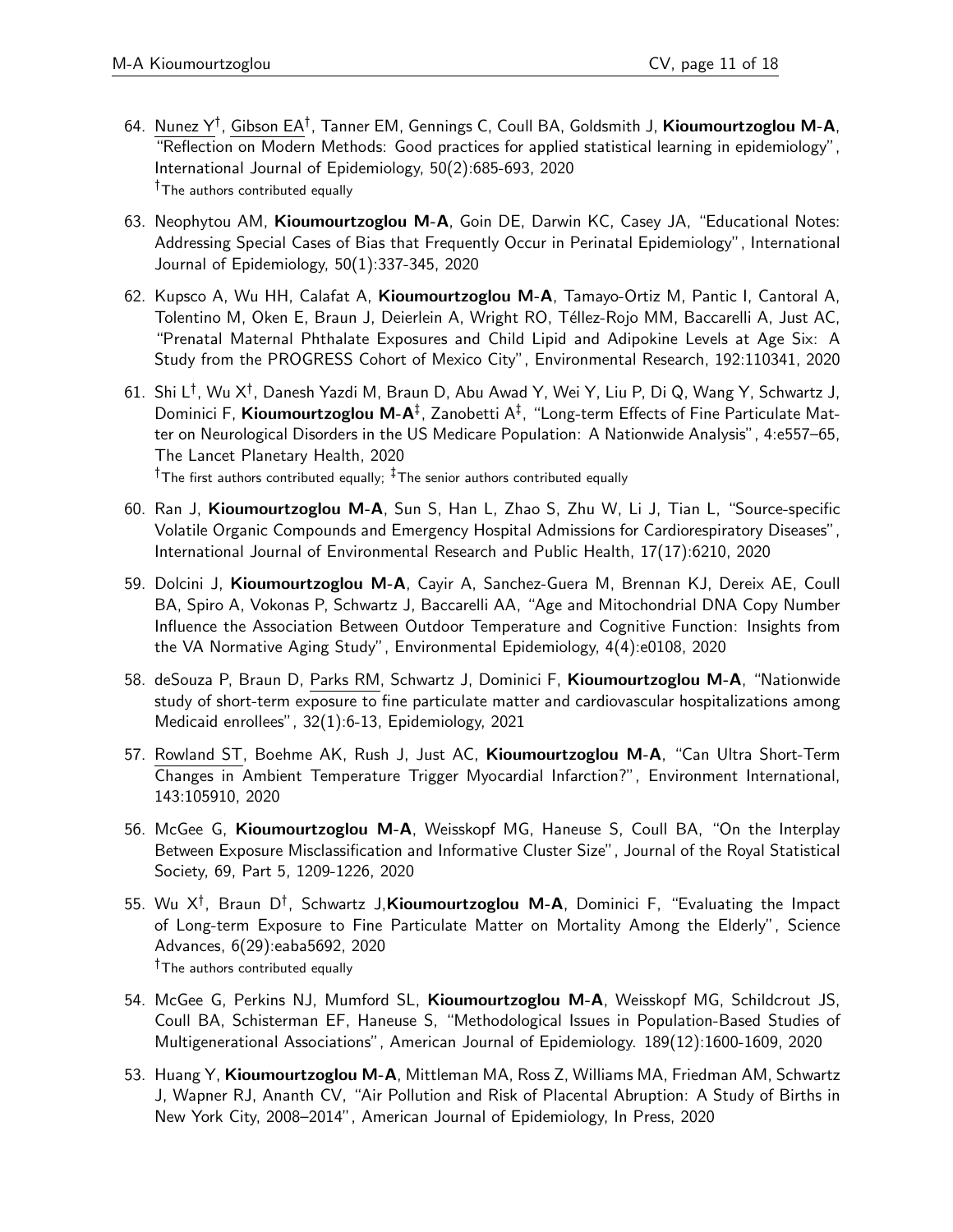- 52. Kalia V, Walker DI, Krasnodemski KM, Jones DP, Miller GW, Kioumourtzoglou M-A, "Unsupervised dimensionality reduction for exposome research", Current Opinion in Environmental Science & Health, 15:32-38, 2020
- 51. Shearston JA, Johnson MA, Domingo-Relloso A, Kioumourtzoglou M-A, Hernández D, Ross J, Chillrud SN, Hilpert M, "Opening a Large Delivery Service Warehouse in the South Bronx: Impacts on Traffic, Air Pollution, and Noise", Int. J. Environ. Res. Public Health 17:3208, 2020
- 50. Dolcini J, Wu H, Nwanaji-Enwerem JC, Kioumourtzoglou M-A, Cayir A, Sanchez-Guerra M, Vokonas P, Schwarz J, Baccarelli AA. "Mitochondria and aging in older individuals: an analysis of DNA methylation age metrics, leukocyte telomere length, and mitochondrial DNA copy number in the VA normative aging study", Aging, 15;12(3):2070, 2020
- 49. He MZ, Kinney PL, Li T, Chen C, Sun Q, Ban J, Wang J, Liu S, Goldsmith J, Kioumourtzoglou  $M-A$ , "Short- and intermediate- term exposure to  $NO<sub>2</sub>$  and mortality: a multi-county analysis in China", Environmental Pollution, 261:114165, 2020
- 48. Chen Y, Wu F, Liu X, Parvez F, Lolacono NJ, Gibson EA, Kioumourtzoglou M-A, Levy D, Shahriar H, Nasir Uddin M, Islam T, Lomax A, Saxena R, Sanchez T, Santiago D, Ellis T, Ahsan H, Wasserman GA, Graziano JH, "Early life and adolescent arsenic exposure from drinking water and blood pressure in adolescence", Environmental Research, 178:108681, 2019
- 47. Gibson EA†, Nunez Y†, Abuawad A, Zota AR, Renzetti S, Devick KL, Gennings C, Golsmith J, Coull BA, Kioumourtzoglou M-A, "An Overview of Methods to Address Distinct Research Questions on Environmental Mixtures: An Application to Persistent Organic Pollutants and Leukocyte Telomere Length", Environmental Health, 18(1):76, 2019  $<sup>†</sup>$ The authors contributed equally</sup> \*Selected as paper of the month by NIEHS's Environmental Factor
- 46. Choirat C, Braun D, Kioumourtzoglou M-A, "Data Science in Environmental Health Research", Current Epidemiology Reports, 15;6(3):291-9, 2019
- 45. Jin X, Fiore AM, Civerolo K, Bi J, Liu Y, van Donkelaar A, Martin RV, Al-Hamdan M, Zhang Y, Insaf TZ, Kioumourtzoglou M-A, He MZ, Kinney PL, "Comparison of multiple PM2*:*<sup>5</sup> exposure products for estimating health benefits of emission controls over New York State, USA", Environmental Research Letters, 14 084023, 2019
- 44. Westervelt DM, Ma CT, He MZ, Fiore AM, Kinney PL, Kioumourtzoglou M-A, Wang S, Xing J, Ding D, Correa G, "Mid-21st century ozone air quality and health burden in China under emissions scenarios and climate change", Environmental Research Letters, 14 074030, 2019
- 43. Papadogeorgou G, **Kioumourtzoglou M-A**, Braun D, Zanobetti A, "Low levels of air pollution and health: Effect estimates, methodological challenges and future directions." Current Environmental Health Reports, 15;6(3):105-15, 2019
- 42. Gibson EA, Goldsmith J, Kioumourtzoglou M-A, "Complex Mixtures, Complex Analyses: an Emphasis on Interpretable Results." Current Environmental Health Reports, 15;6(2):53-61, 2019
- 41. Fry D, Kioumourtzoglou M-A, Treat CA, Burke K, Evans D, Tabb LP, Carrion D, Perera FP, Lovasi GS, "Development and validation of a method to quantify benefits of clean-air taxi legislation." Journal of exposure science & environmental epidemiology, 30(4):629-640, 2020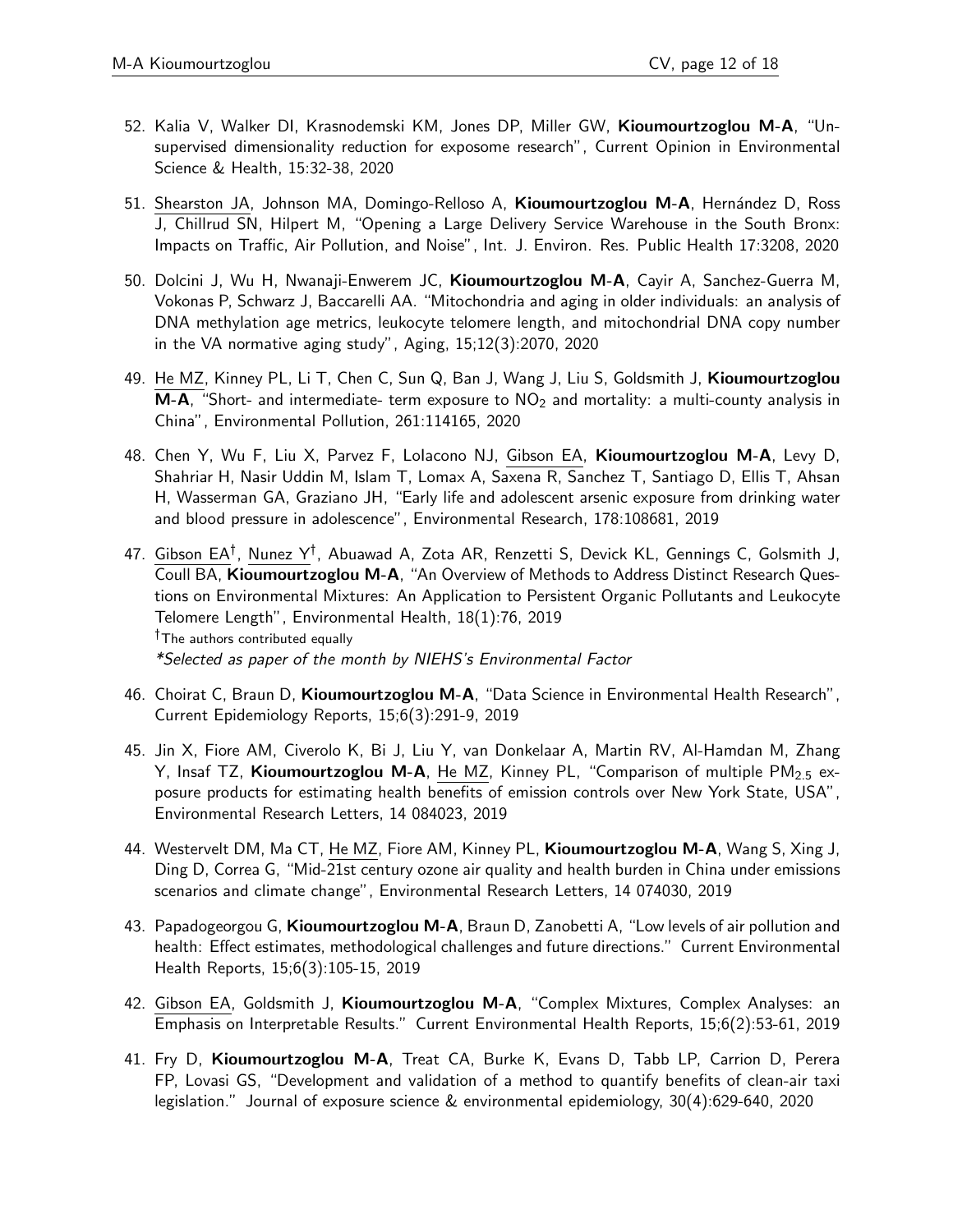- 40. Domingo-Relloso A, Grau-Perez M, Martin-Escudero JC, Briongos-Figuero L, Gomez-Ariza JL, Garcia-Barrera T, Dueñas-Laita A, Bobb JF, Chaves J, Kioumourtzoglou M-A, Navas-Acien A, Redon-Mas J, Tellez-Plaza M, "The association of urine metals and metal mixtures with cardiovascular incidence in an adult population from Spain: the Hortega Follow-Up Study." International Journal of Epidemiology, 48(6):1839-1849, 2019
- 39. Hilpert M, Johnson M, Kioumourtzoglou M-A, Domingo-Relloso A, Peters A, Adria-Mora B, Hernández D, Ross J, Chillrud SA, "A new approach for inferring traffic-related air pollution use of radar-calibrated crowd-sourced traffic data", Environment International, 127:142-159, 2019
- 38. McGee G, Weisskopf MG, Kioumourtzoglou M-A, Coull BA, Haneuse S, "Informatively empty clusters with application to multigenerational studies", Biostatistics, 21(4):775-789, 2020
- 37. Gao X, Colicino E, Shen J, Kioumourtzoglou M-A, Just AC, Nwanaji-Enwerem J, Coull BA, Lin X, Vokonas P, Zheng Y, Hou L, Schwartz J, Baccarelli A, "Impacts of air pollution, temperature, and relative humidity on leukocyte distribution: an epigenetic perspective", Environment International, 126:395-405, 2019
- 36. Singh J, Mumford SL, Pollack AZ, Schisterman EF, Weisskopf MG, Navas-Acien A, Kioumourtzoglou M-A, "Tampon Use, Environmental Chemicals and Oxidative Stress in the BioCycle Study", Environmental Health, 18 (11), 2019
- 35. Liew Z, Kioumourtzoglou M-A, Roberts AL, O'Reilly EJ, Ascherio A, Weisskopf MG, "Negative control exposure analysis to evaluate confounding: an example of acetaminophen exposure and ADHD in the Nurses' Health Study", American Journal of Epidemiology, 188(4):768-775, 2019
- 34. Taylor KM, Kioumourtzoglou M-A, Clover J, Coull BA, Dennerlein JT, Bellinger DC, Weisskopf MG. "Concussion History and Cognitive Function in a Large Cohort of Adolescent Athletes", The American Journal of Sports Medicine, 46(13):3262-3270, 2018
- 33. Wu X, Braun D, Kioumourtzoglou M-A, Choirat C, Di Q, Dominici F. "Causal inference in the context of an error prone exposure: Air pollution and mortality", Annals of Applied Statistics, 13(1):520-547, 2019
- 32. Kupsco A, Kioumourtzoglou M-A, Just AC, Amarasiriwardena C, Estrada-Gutierrez G, Cantoral A, et al. "Analysis of prenatal metals status and childhood cardio-metabolic risk using Bayesian Kernel Machine Regression (BKMR) to assess mixture and interaction effects", Epidemiology, 30(2):263-273, 2018
- 31. Raz R, Kioumourtzoglou M-A, Weisskopf MG. "Live Birth Bias and Observed Associations between Air Pollution and Autism", American Journal of Epidemiology, 187(11):2292-2296, 2018 \*Selected as one of the 10 best 2018 AJE Articles of the Year
- 30. Wurth R, Kioumourtzoglou M-A, Tucker K, Griffith J, Manjourides J, Suh HH. "Fine Particle Sources and Cognitive Function in an Older Puerto Rican Cohort in Boston", Environmental Epidemiology, 2(3):e022, 2018
- 29. Kioumourtzoglou M-A<sup>†</sup>, Raz R<sup>†</sup>, Wilson A, Fluss R, Nirel R, Broday DM, Yuval, Hacker MR, McElrath TF, Grotto I, Koutrakis P, Weisskopf MG. "Traffic-related air pollution and pregnancy loss", Epidemiology, 30(1):4-10, 2018 <sup>†</sup>The authors contributed equally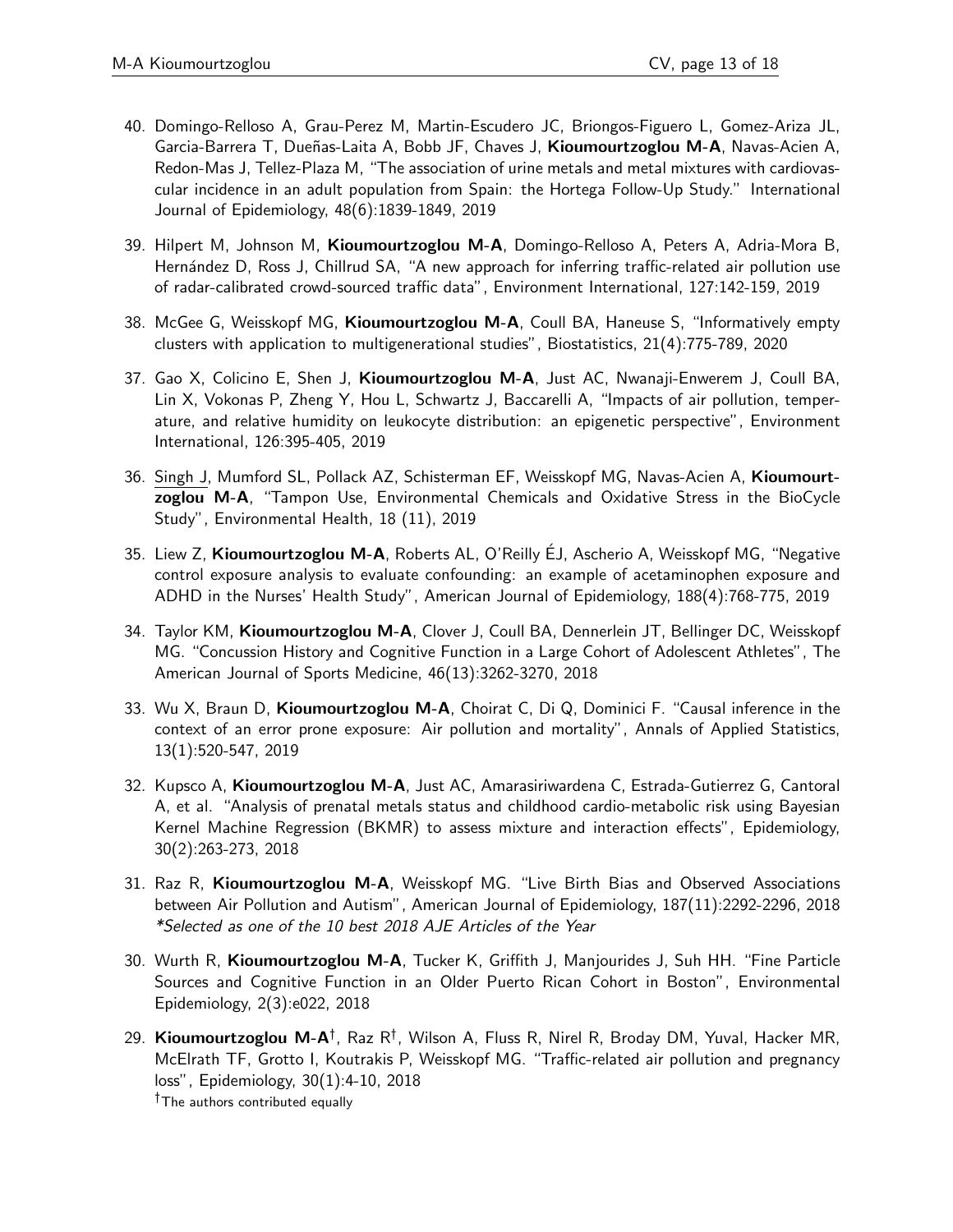- 28. Dickerson AS, Hansen J, Kioumourtzoglou M-A, Specht AJ, Gredal O, Weisskopf MG. "Study of occupation and amyotrophic lateral sclerosis in a Danish cohort", Occup Environ Med, 75(9):630- 638, 2018
- 27. Wasserman GA, Liu X, Parvez F, Chen Y, Factor-Litvak P, Loiacono NJ, Levy D, Shahriar H, Uddin MN, Islam T, Lomax A, Saxena R, Gibson EA, Kioumourtzoglou M-A, Balac O, Sanchez T, Kline JK, Santiago D, Ellis T, van Geen A, Graziano JH, "A cross-sectional study of water arsenic exposure and intellectual function in adolescence in Araihazar, Bangladesh", Environment International, 118:304-313, 2018
- 26. Kioumourtzoglou M-A, Coull BA, O'Reilly EJ, Ascherio A, Weisskopf MG, "Association of Exposure to Diethylstilbestrol During Pregnancy with Multigenerational Neurodevelopmental Deficits", JAMA Pediatrics, 172(7):670-677, 2018 \*Selected as paper of the month by NIEHS's Environmental Factor
- 25. Ananth CV, Kioumourtzoglou M-A, Huang Y, Ross Z, Friedman AM, Williams MA, Wang S, Mittleman MA, Schwartz J, "Exposures to Air Pollution and Risk of Placental Abruption of Acute Onset: A Case-Crossover Study of Births in New York City", Epidemiology, 29(5):631-638, 2018
- 24. Achilleos S, Kioumourtzoglou M-A, Wu C-D, Schwartz JD, Koutrakis P, Papatheodorou S, "Acute Effects of Fine Particulate Matter Constituents on Mortality: A Systematic Review and Meta-regression Analysis", Environment International, 109:89-100, 2017
- 23. Seals RM, Kioumourtzoglou M-A, Gredal O, Hansen J, Weisskopf MG, "Occupational Formaldehyde and ALS", European Journal of Epidemiology, 32(10): 893-898, 2017
- 22. James P, Kioumourtzoglou M-A, Hart JE, Banay RF, Kloog I, Laden F, "Interrelationships between Walkability, Air Pollution, Greenness, and Body Mass Index", Epidemiology, 28(6): 780- 788, 2017
- 21. Tallon LA, Manjourides J, Pun VC, Mittleman MA, Kioumourtzoglou M-A, Coull BA, Suh HH, "Erectile Dysfunction and Exposure to Ambient Air Pollution in a Nationally Representative Cohort of Older Men", Environmental Health, 16(1), February 2017
- 20. Kioumourtzoglou M-A, Power MC, Hart JE, Okereke OI, Coull BA, Laden F, Weisskopf MG, "The association between air pollution and depression onset among middle-aged and older women", American Journal of Epidemiology, 185(9):801-809, 2017
- 19. Kioumourtzoglou M-A, Seals RM, Gredal O, Hansen J, Weisskopf MG, "Cardiovascular disease and diagnosis of amyotrophic lateral sclerosis: a population-based study", Amyotrophic Lateral Sclerosis and Frontotemporal Degeneration, 17(7-8):548-554, 2016
- 18. Kioumourtzoglou M-A, Schwartz J, James P, Dominici F, Zanobetti A, "Long-term exposure to PM2*:*<sup>5</sup> and mortality in 207 US cities: Modification by temperature and city characteristics", Epidemiology, 27(2):221-227, 2016
- 17. Seals RM, Kioumourtzoglou M-A, Gredal O, Hansen J, Weisskopf MG, "ALS and the Military: A Population-Based Study in the Danish Registries", Epidemiology, 27(2):188-193, 2016
- 16. Kioumourtzoglou M-A, Schwartz J, Weisskopf MG, Melly SJ, Wang Y, Dominici F, Zanobetti A, "Long-term PM2*:*<sup>5</sup> exposure and neurological hospital admissions in the northeastern United States", Environ Health Perspect, 124(1):23-29, 2016 \*Selected as one of the papers in EHP's 2018 Journal Impact Factor Collection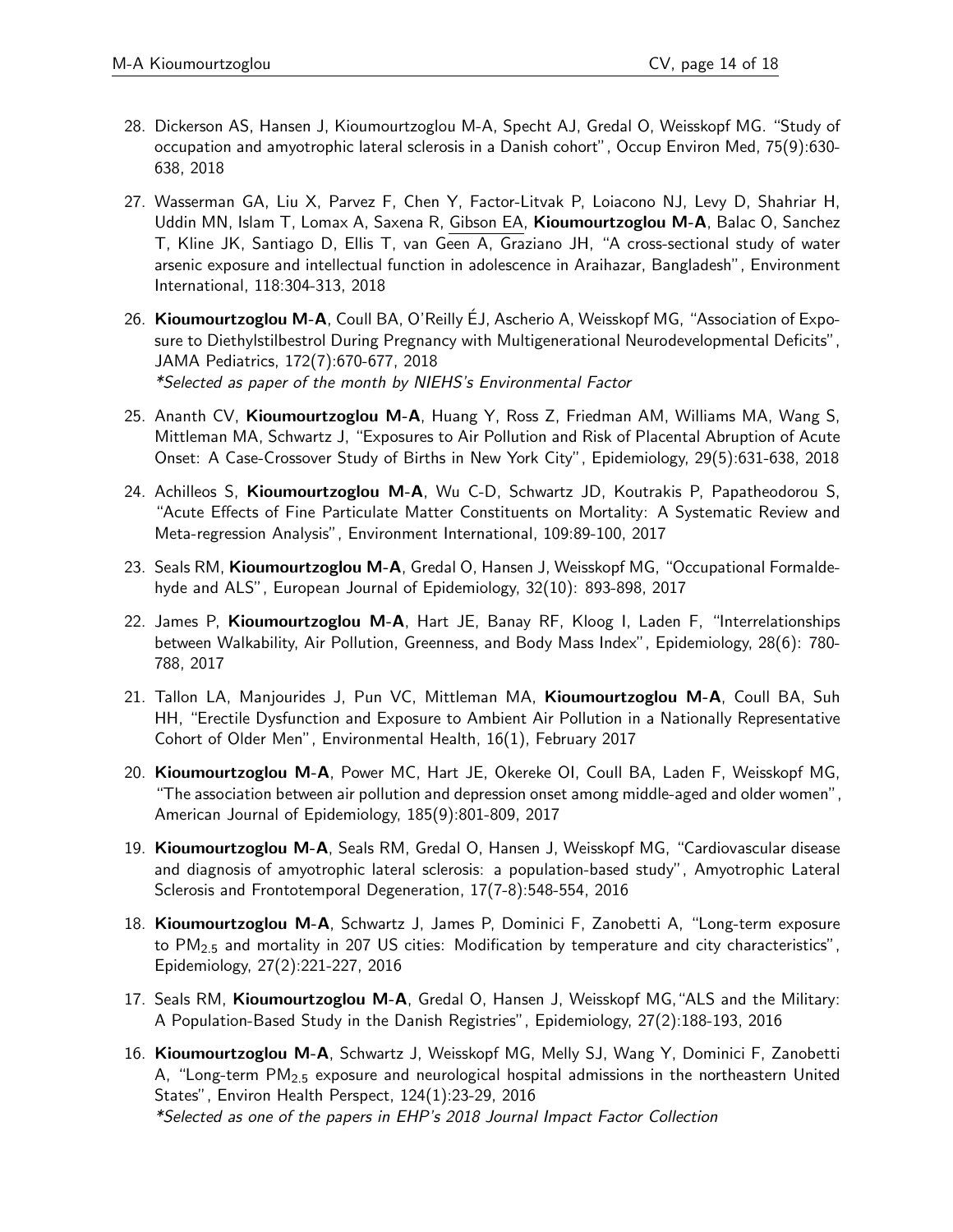- 15. Weisskopf MG, Kioumourtzoglou M-A, Roberts AL, "Air Pollution and Autism Spectrum Disorders: Causal or Confounded?", Current Environmental Health Reports, 2(4):430-439, 2015
- 14. Kioumourtzoglou M-A, Rotem RS, Seals RM, Gredal O, Hansen J, Weisskopf MG, "Diabetes mellitus, obesity and diagnosis of amyotrophic lateral sclerosis: a population-based study", JAMA Neurology, 72(8):905-911, 2015
- 13. Coull BA, Bobb JF, Wellenius GA, Kioumourtzoglou M-A, Mittleman MA, Koutrakis P, Godleski JJ, "Part 1. Statistical Learning Methods for the Effects of Multiple Air Pollution Constituents", In: Development of Statistical Methods for Multipollutant Research. Research Report 183, Boston, MA, Health Effects Institute
- 12. Kioumourtzoglou M-A, Seals RM, Himmerslev L, Gredal O, Hansen J, Weisskopf MG, "Comparison of diagnoses of amyotrophic lateral sclerosis by use of death certificates and hospital discharge data in the Danish population", Amyotrophic Lateral Sclerosis and Frontotemporal Degeneration, 16(3-4):224-229, 2015
- 11. Hart JE, Liao X, Hong B, Puett R.C, Yanosky JD, Suh HH, Kioumourtzoglou M-A, Spiegelman D, Laden F, "The association of long-term exposure to PM2*:*<sup>5</sup> on all-cause mortality in the Nurses' Health Study and the impact of measurement-error correction", Environmental Health, 14 (38), May 2015
- 10. Power MC, Kioumourtzoglou M-A, Hart JE, Okereke OI, Laden F, Weisskopf MG, "The relation between past exposure to fine particulate air pollution and prevalent anxiety: an observational cohort study", BMJ, 350:h1111, 2015
- 9. Pun VC, Tian L, Yu IT, Kioumourtzoglou M-A, Qiu H, "Differential distributed lag patterns of source-specific particulate matter on respiratory emergency hospitalizations", Environmental Science & Technology, 49(6):3830-3838, 2015
- 8. Kioumourtzoglou M-A, Austin E, Koutrakis P, Dominici F, Schwartz J, Zanobetti A, "PM2*:*<sup>5</sup> and survival among older adults: effect modification by particulate composition", Epidemiology, 26(3):321-327, 2015
- 7. Kioumourtzoglou M-A, Roberts AL, Nielsen F, Tworoger S, Grandjean P, Weisskopf MG, "Within-person reproducibility of red blood cell mercury over a 10 – 15 year period among women in the Nurses? Health Study II", Journal of Exposure Science and Environmental Epidemiology, 26(2):219-223, 2016
- 6. Kioumourtzoglou M-A, Coull BA, Dominici F, Koutrakis P, Schwartz JD, Suh H, "The impact of source contribution uncertainty on the effects of source-specific PM2*:*<sup>5</sup> on hospital admissions: a case study in Boston, MA", Journal of Exposure Science and Environmental Epidemiology, 24:365-371, 2014
- 5. Kioumourtzoglou M-A, Spiegelman D, Szpiro AA, Sheppard L, Kaufman JD, Yanosky JD, Williams R, Laden F, Hong B, Suh HH, "Exposure measurement error in PM2*:*<sup>5</sup> health effects studies: A pooled analysis of eight personal exposure validation studies", Environmental Health, 13 (2), January 2014
- 4. Kioumourtzoglou M-A, Zanobetti A, Schwartz JD, Coull BA, Dominici F, Suh HH, "The effect of primary organic particles on emergency hospital admissions among the elderly in 3 US cities", Environmental Health, 12 (68), August 2013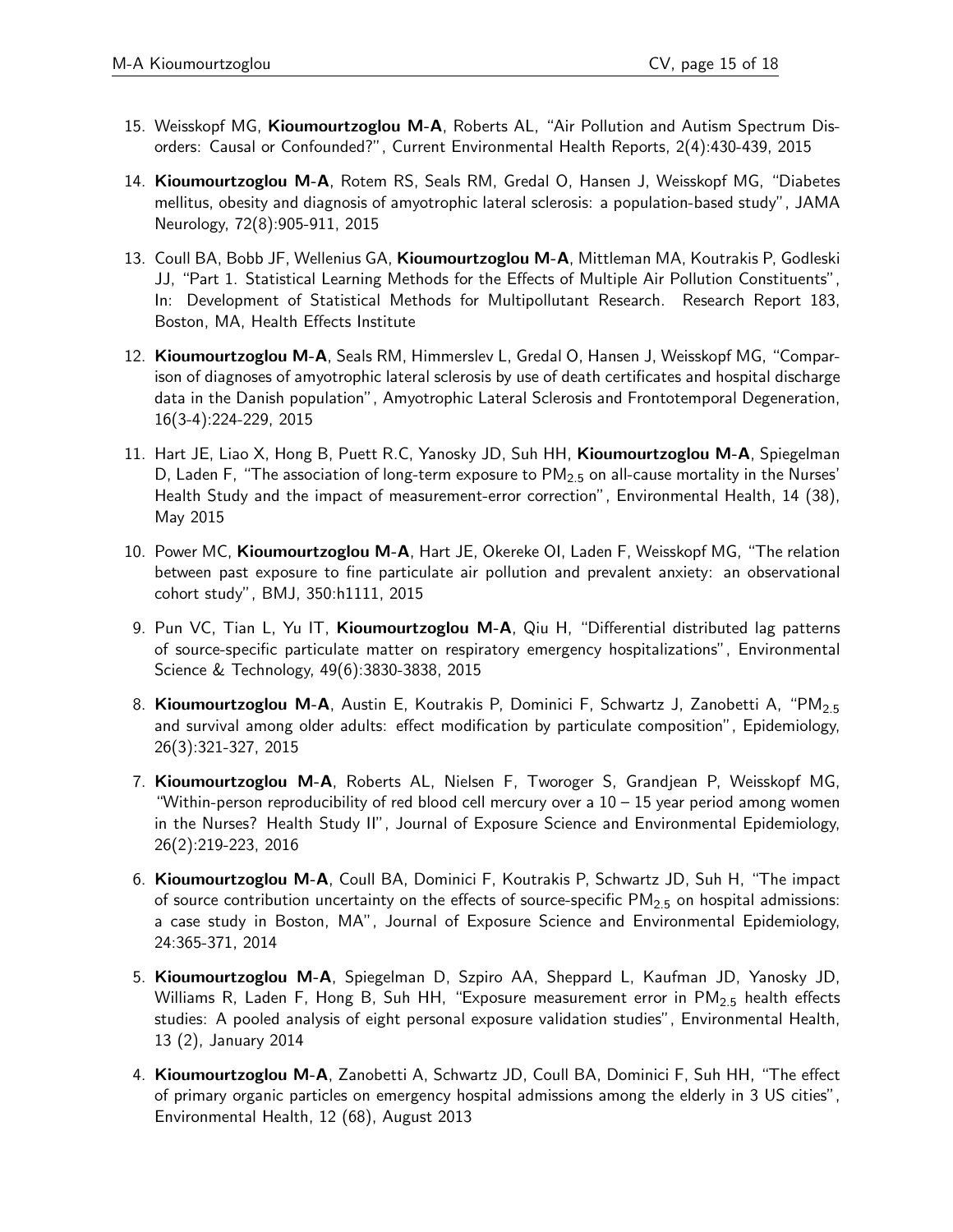- 3. Brochu PJ<sup>†</sup>, Kioumourtzoglou M-A<sup>†</sup>, Coull BA, Hopke PK, Suh HH, "Development of a New Method to Estimate the Regional and Local Contributions to Black Carbon", Atmospheric Environment, 45(40):7681-7687, 2011 <sup>†</sup>The authors contributed equally
- 2. Song J, Vizuete W, Chang S, Allen D, Kimura Y, Kemball-Cook S, Yarwood G, Kioumourtzoglou M-A, Atlas E, Hansel A, Wisthaler A, McDonald-Buller E, "Comparisons of modeled and observed isoprene concentrations in southeast Texas", Atmospheric Environment, 42(8):1922-1940, 2008
- 1. Vizuete W, Kim BU, Jeffries H, Kimura Y, Allen D, Kioumourtzoglou M-A, Biton L, Henderson B, "Ozone formation resulting from industrial emissions in Houston, Texas", Atmospheric Environment, 42(33):7641-7650, 2008

### **EDITORIALS**

1. Kioumourtzoglou M-A, "Identifying Modifiable Risk Factors of Mental Disorders: The Importance of Urban Environmental Exposures", JAMA Psychiatry, 2019;76(6):569-570

US Environmental Protection Agency, Science Advisory Board-Reviewed Technical Docu-**MENTS** 

1. US EPA. Integrated Science Assessment for Particulate Matter (Final). US Environmental Protection Agency, Washington, DC, EPA/600/R-19/188. December 2019 (Role: Author)

Peer-Reviewed Conference and Workshop Papers (with Proceedings)

- 2. Liu JZ, Paisley J, Kioumourtzoglou M-A, Coull BA. "Accurate Uncertainty Estimation and Decomposition in Ensemble Learning", NeurIPS (In Advances in Neural Information Processing Systems; 8950-8961), Vancouver, Canada, 2019 (poster; 21% acceptance rate)
- 1. Liu JZ, Paisley J, Kioumourtzoglou M-A, Coull BA. "Adaptive and calibrated ensemble learning with dependent tail-free process", BNP Workshop @ NeurIPS, Montreal, Canada, 2018 (poster)

PRE-PRINTS

- 12. Gibson EA, Zhang J, Yan J, Chillrud L, Benavides J, Nunez Y, Herbstman J, Goldsmith J, Wright J, Kioumourtzoglou M-A, "Principal Component Pursuit for Pattern Identification in Health Studies", arXiv:2111.00104
- 11. Mork D, Kioumourtzoglou M-A, Weisskopf MG, Coull BA, Wilson A, "Heterogeneous Distributed Lag Models to Estimate Personalized Effects of Maternal Exposures to Air Pollution", arXiv:2109.13763
- 10. Gibson EA, Rowland ST, Goldsmith J, Paisley J, Herbstman JB, Kioumourtzoglou M-A, "Bayesian non-parametric non-negative matrix factorization for pattern identification in environmental mixtures", arXiv:2109.12164
- 9. Carrión D, Arfer K, Rush J, Dornam M, Rowland ST, Kioumourtzoglou M-A, Kloog I, Just AC, "Development and application of a 1-km hourly air-temperature model for the Northeastern and Mid-Atlantic United States using remotely sensed and ground-based measurements", Earth and Space Science Open Archive, 10.1002/essoar.10505279.1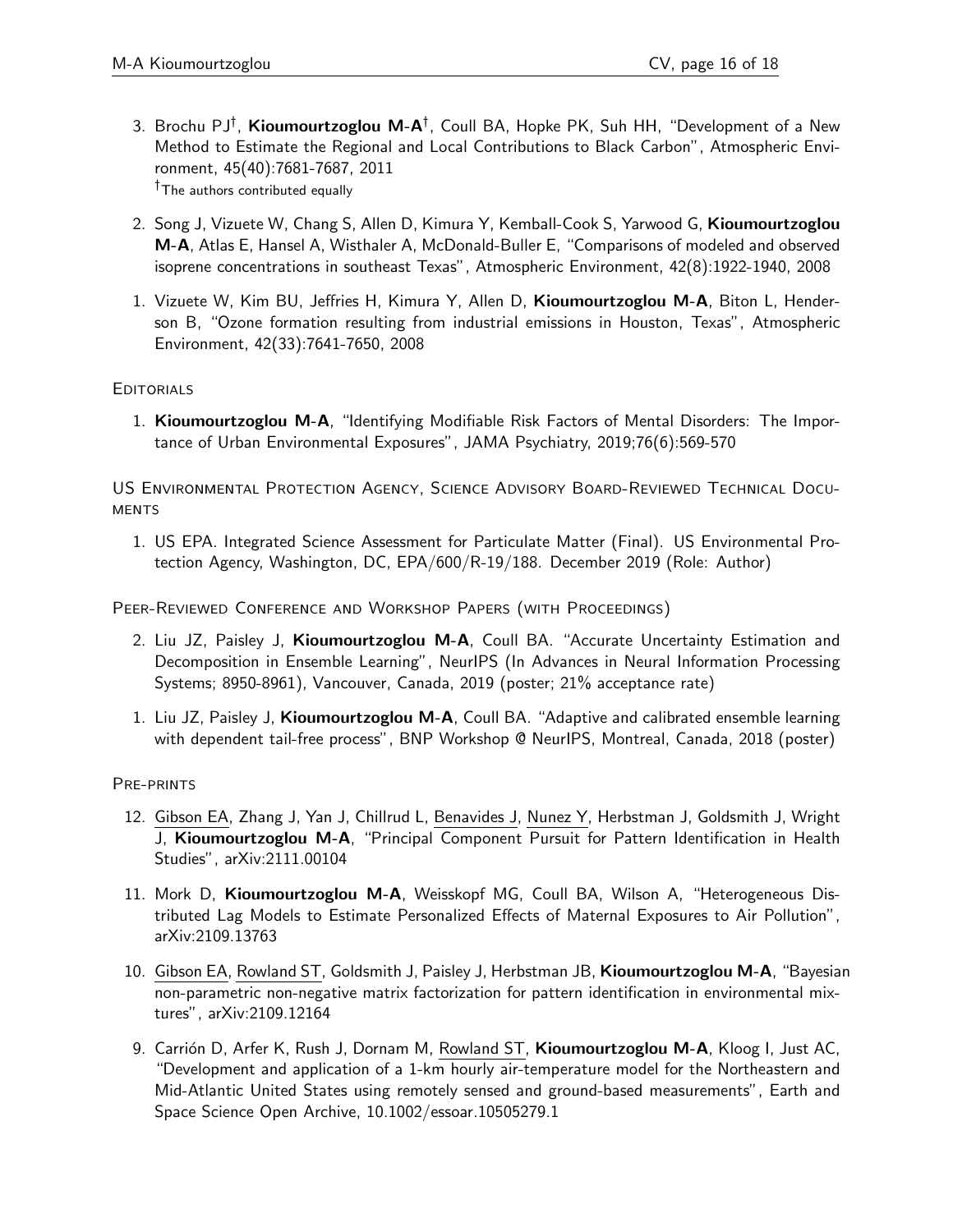- 8. Nethery RC, Katz-Christy N, Kioumourtzoglou M-A, Parks RM, Schumacher A, Anderson GB. "Integrated causal-predictive machine learning models for tropical cyclone epidemiology", arXiv: 2010.11330
- 7. Nunez Y<sup>†</sup>, Gibson EA<sup>†</sup>, Tanner EM, Gennings C, Coull BA, Goldsmith J, **Kioumourtzoglou M-A**, "Reflection on Modern Methods: Good Practices for Applied Statistical Learning in Epidemiology", arXiv:2006.07305 <sup>†</sup>The authors contributed equally
- 6. Liu JZ, Paisley J, Kioumourtzoglou M-A, Coull BA, "Accurate Uncertainty Estimation and Decomposition in Ensemble Learning", arXiv:1911.04061
- 5. McGee G, Kioumourtzoglou M-A, Weisskopf MG, Haneuse S, Coull BA. "On the Interplay Between Exposure Misclassification and Informative Cluster Size", arXiv:1910.07438
- 4. Liu JZ, Paisley J, Kioumourtzoglou M-A, Coull BA, "Adaptive ensemble learning of spatiotemporal processes with calibrated predictive uncertainty: a Bayesian nonparametric approach", arXiv:1904.00521
- 3. Wu X, Mealli F, Kioumourtzoglou M-A, Dominici F, Braun D, "Matching on generalized propensity scores with continuous exposures", arXiv:1812.06575
- 2. Liu JZ, Paisley J, Kioumourtzoglou M-A, Coull BA, "Adaptive and calibrated ensemble learning with dependent tail-free process", arXiv:1812.03350
- 1. Wu X, Braun D, Kioumourtzoglou M-A, Choirat C, Di Q, Dominici F, "Causal inference in the context of an error prone exposure: Air pollution and Mortality", arXiv:1712.00642

Books and Book Chapters

1. Peters S, Visser AE, Weisskopf MG, Kioumourtzoglou M-A, Vermeulen R, "Metals and Neurodegeneration" (Chapter 40) in: Oxford Textbook of Neurologic and Neuropsychiatric Epidemiology. Edited by Brayne C, Feigin V, Launer L, and Logroscino G. Oxford University Press (expected publication date: November 2020)

### **Presentations**

INVITED PRESENTATIONS

- 19. "Evidence from the US Air pollution and mortality in the Medicare population", Brussels Meeting on Air Pollution and Health: Recent Advances to Inform the European Green Deal, HEI/WHO/ISEE/ERS, January 2020
- 18. "Health Studies of Air Pollution and Socioeconomic Status", National Institute of Aging, Baltimore, MD, November 2019
- 17. "Overview of Methods to Assess Exposures to Mixtures in Health Studies", H3Africa Webinar, Environmental Health Working Group, June 2019
- 16. "Machine Learning for Chemical Mixtures in Epidemiology", Emerging Science for Environmental Health Decisions Workshop: Leveraging Artificial Intelligence and Machine Learning to Advance Environmental Health Research and Decisions, National Academies of Sciences, Engineering, and Medicine, Washington, DC, June 2019